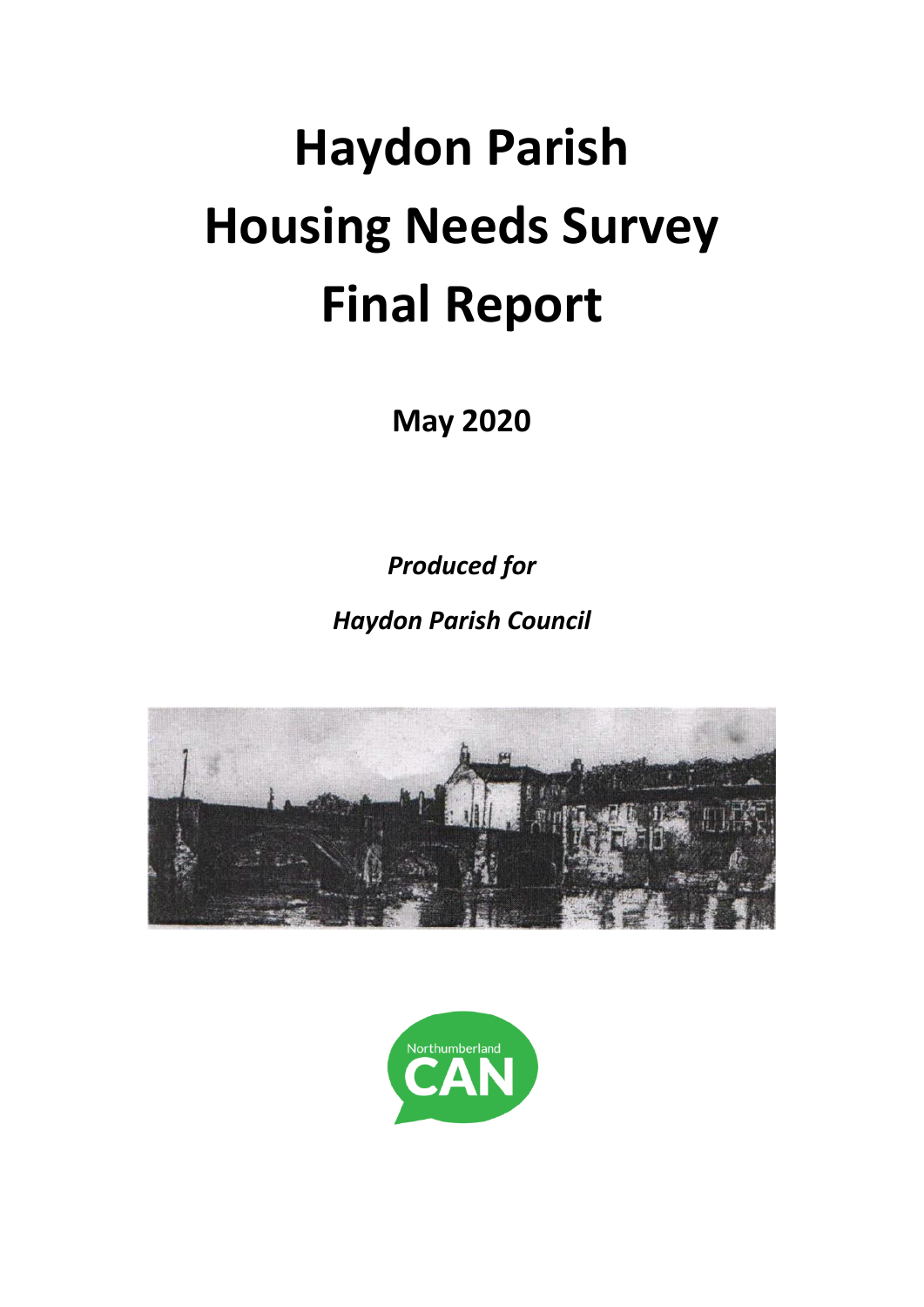# **Contents**

|                                            | Page no.       |
|--------------------------------------------|----------------|
| Introduction                               | $\overline{2}$ |
| Population profile                         | 3              |
| The housing needs survey                   | $\overline{4}$ |
| Research findings                          | 5              |
| A selection of individual responses        | 14             |
| Key messages from the survey               | 15             |
| Appendix 1: The questionnaire              | 16             |
| Appendix 2: Parish Council covering letter | 26             |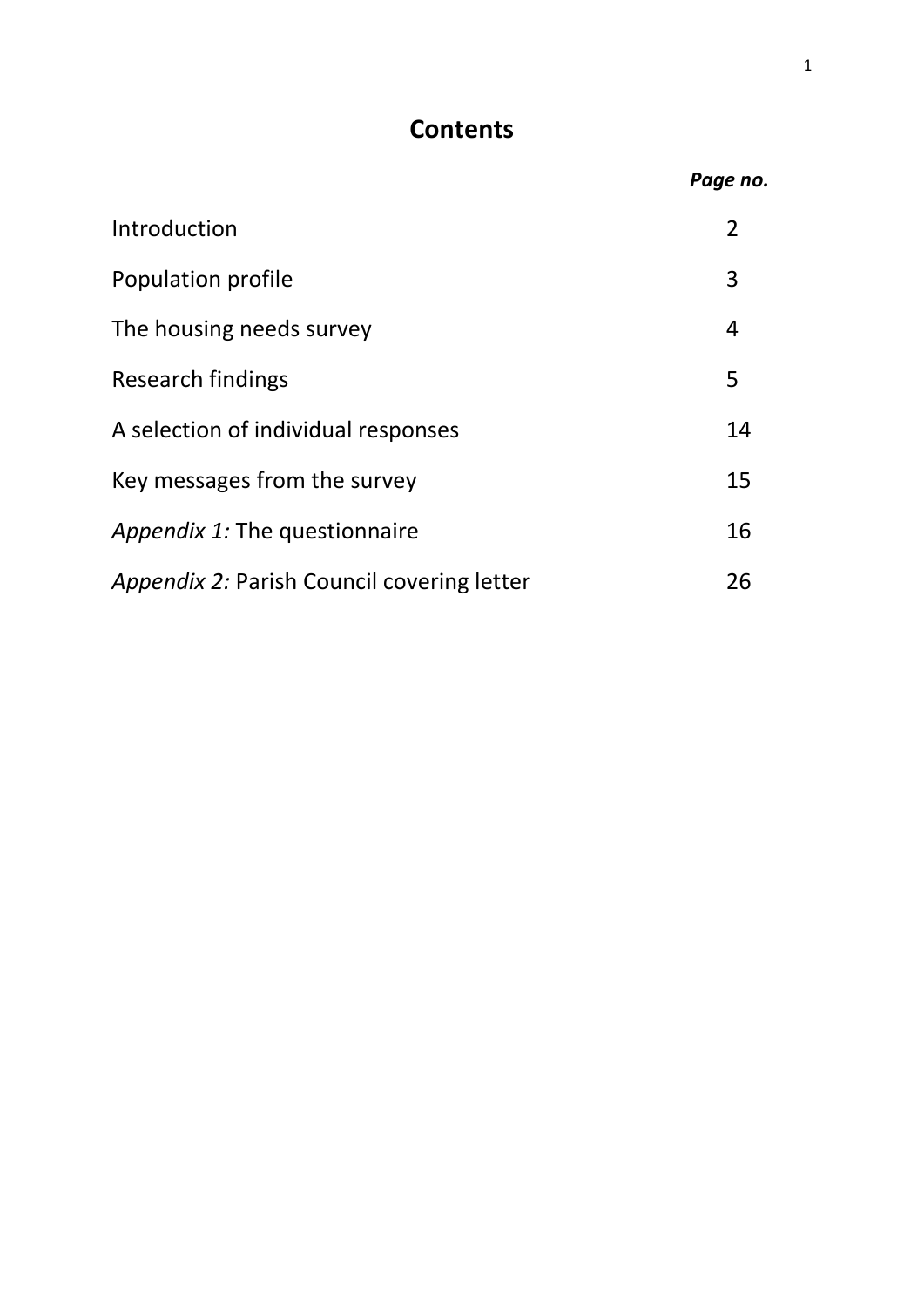# **Introduction**

In November 2019, Haydon Parish Council commissioned Community Action Northumberland (CAN) to undertake a Local Housing Needs Survey for the Haydon parish covering the village of Haydon Bridge, Chesterwood, Langley and all outlying hamlets within the parish. This was designed to provide information useful to the Parish Council and Neighbourhood Planning Steering Group as part of work designed to assess the wider needs of the community.

Since April 2017, CAN has been funded by Northumberland County Council, and more recently by Community-led Homes, to establish a Community-led Housing Hub to act as a support platform for local communities in the area wishing to explore the potential for communityled housing in its various forms and to deliver local affordable homes where they are needed. This hub is called 'Communities CAN (North East).'

This work has been funded through the government's Community Housing Fund and has sought to support all stages of development, including the initial identification of housing need.

As part of this work, CAN has been funded to undertake Local Housing Needs Surveys where requested to do so and where there is a realistic prospect of any need identified resulting in the delivery of additional affordable homes.

In undertaking Housing Needs Surveys, CAN follows the principles set out in national guidelines drawn up by the Rural Housing Enablers Network as follows:

- **1.** The goal of all Housing Needs Surveys is to provide an objective evidenced overview of the scale and nature of the full range of housing need in a locality, usually a village or parish.
- **2.** Housing Needs Surveys are independent and balanced and seen to be so.
- **3.** The process for collecting the data is open, fair and transparent.
- **4.** Any secondary data used as a principal source of information or to augment data collected from households is up to date and relevant to the geography of the survey.
- **5.** Data is anonymised and confidentiality and data protection statements are clear and correct.
- **6.** The community, which is wider than just the Parish Council, is informed of the reasons for the survey, invited to participate and able to access the results.
- **7.** The reports are written in plain English with explanations of how the findings and conclusions are drawn, including any caveats and noting sources of data.
- **8.** Housing Needs Survey reports are publicly available once the commissioning body has agreed and signed off the survey.
- **9.** Housing Needs Surveys are a snapshot in time, their 'shelf-life' is stated and a process for updating the data is available.
- **10.** The Housing Needs Survey is only the start of the process. Once it is completed ongoing liaison should be maintained with the community, housing association or other developer, local authority and landowner to take the project forward.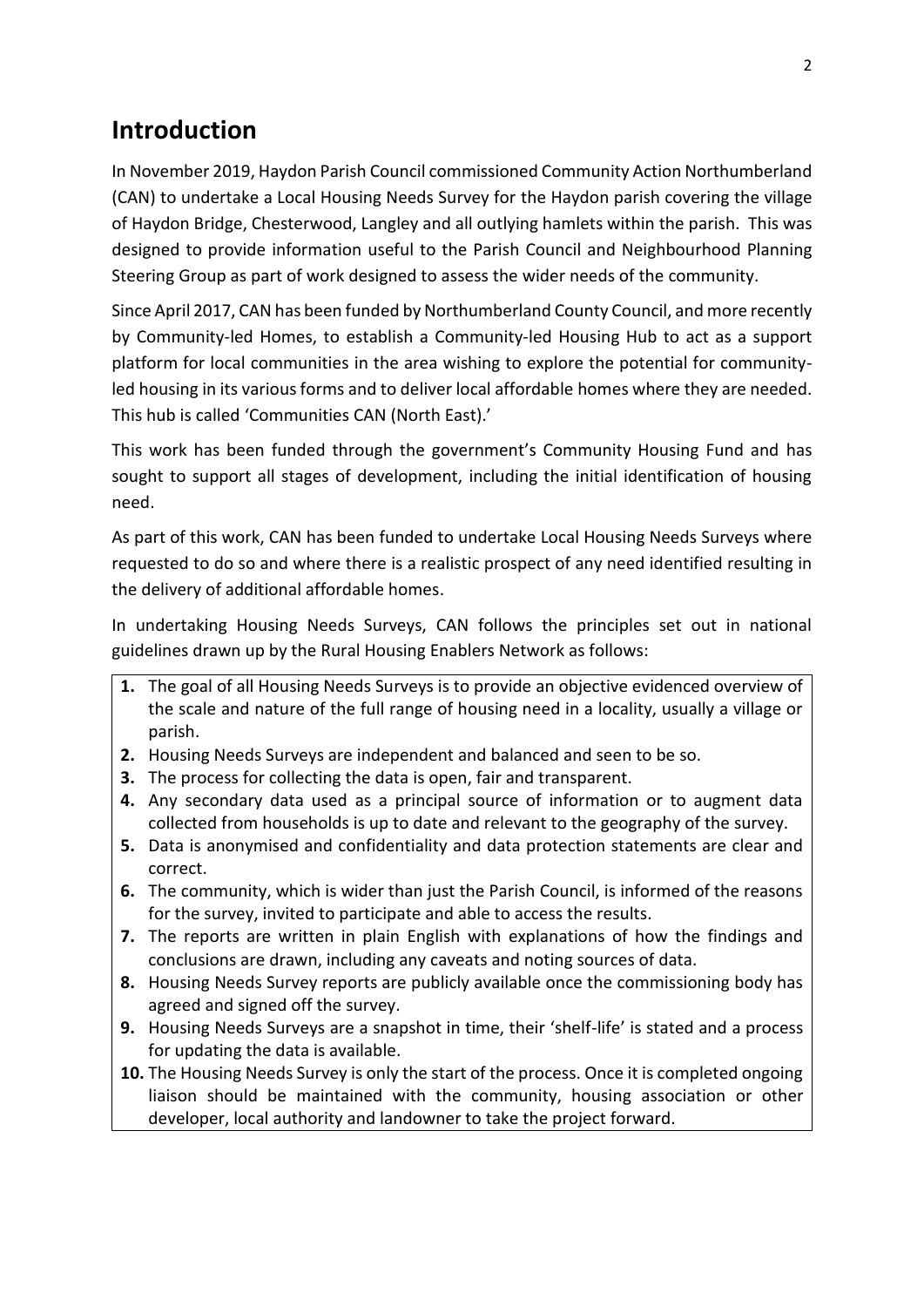# **Population profile**

At the time of the 2011 Census 2184 people lived in Haydon parish in 943 households. Average household size was 2.3 people per household. 16% of the population was aged 0-15 years (compared to 17% across Northumberland) whilst 19% were aged 65 or over (compared to 20% across Northumberland).

|                        | Haydon<br><b>Parish</b> | Northumberland | <b>North East</b> |
|------------------------|-------------------------|----------------|-------------------|
| 0-15 year olds         | 16.3%                   | 17%            | 17.8%             |
| 16-24 year olds        | 9.6%                    | 9.8%           | 12.4%             |
| 25-64 year olds        | 55.5%                   | 53.2%          | 52.5%             |
| 65-74 year olds        | 8.7%                    | 10.9%          | 9.2%              |
| 75+ year olds          | 9.9%                    | 9.2%           | 8.1%              |
| One person households  | 26.5%                   | 29.9%          | 31.9%             |
| Average household size | 2.3                     | 2.2            | 2.3               |

*Source: Northumberland Knowledge 2011 Census Fact Sheets*

58% of households were owner occupiers compared to 66% across the county, whilst 17% of households were renting from a social landlord (19% for Northumberland) and 22% rented from a private landlord (13% across the county).

26% of households contained just one person, 46% of which were 65 years or older. 15% of households had no car or van compared to 22% across Northumberland.

The ageing population structure of Northumberland is well documented, and this trend is predicted to continue into the future. The graph below shows projections from Northumberland Knowledge with respect to the growing proportion of the population that will be 65 years and older by 2039. In Haydon parish, 19% of the population fell into this age group at the time of the census in 2011.



*Source:* [Northumberland Knowledge Age Profiles](http://www.northumberland.gov.uk/Northumberland-Knowledge-and-JSNA/Our-People/People.aspx)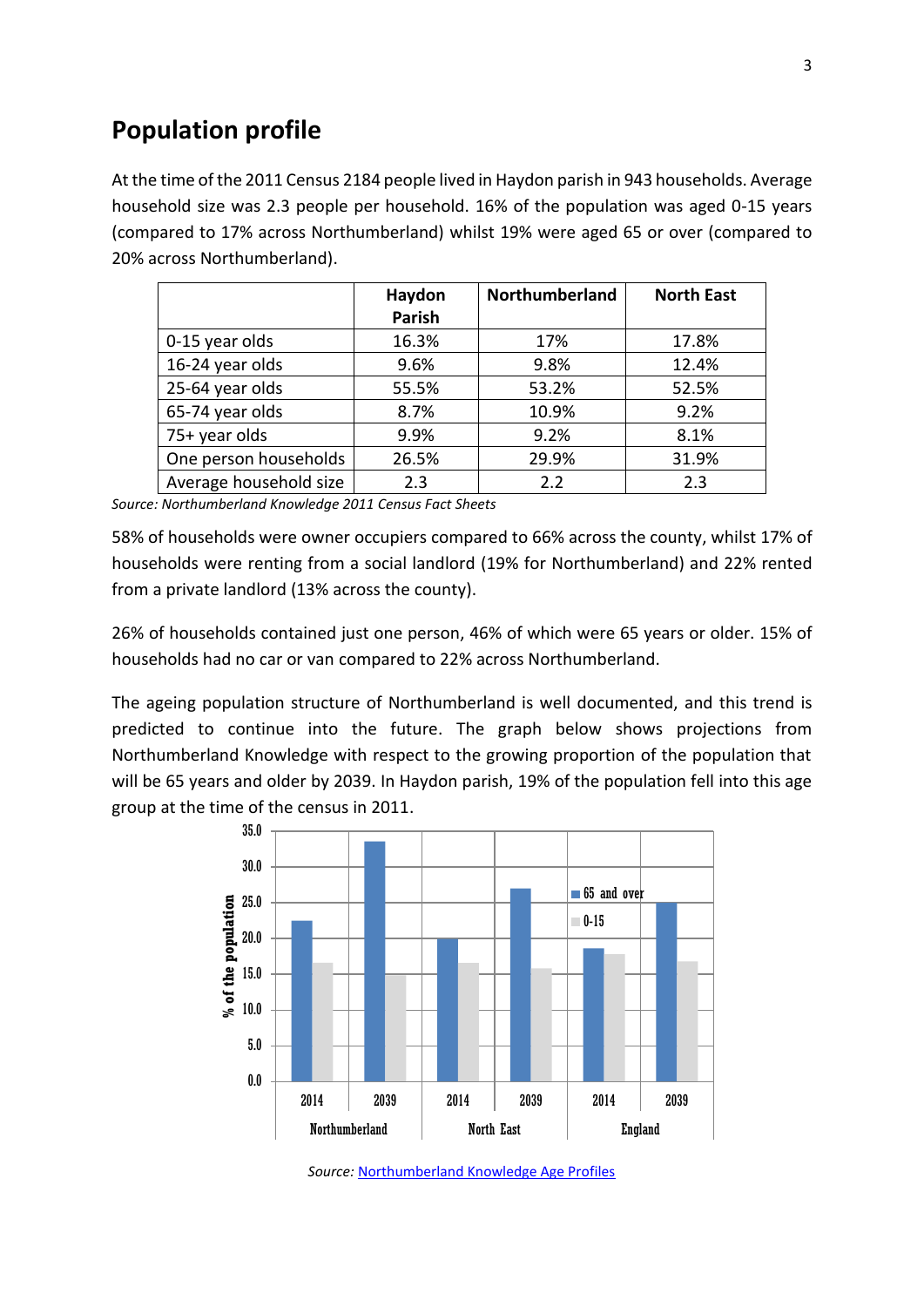## **The Housing Needs Survey**

Our Housing Needs Survey involved the distribution of a questionnaire to all households within the parish of Haydon. The questionnaire was based on a tried and tested questionnaire utilised elsewhere which was developed and amended through discussion and agreement with Haydon Neighbourhood Planning Steering Group.

The questionnaire was distributed by hand to all 1100 households in the parish. A freepost envelope was provided to each household for return of completed questionnaires.

The questionnaire included eight initial questions to be answered by all households and a further eight questions which only needed to be answered by those households who had expressed some form of housing need. For respondents planning to divide their current households into two or more households, an additional sheet was included enabling relevant questions to be completed for each of the proposed new households.

| <b>HOUSING NEEDS SURVEY</b>                                                                                                                                                                                                                                                                                                                                                                                                                           |     |
|-------------------------------------------------------------------------------------------------------------------------------------------------------------------------------------------------------------------------------------------------------------------------------------------------------------------------------------------------------------------------------------------------------------------------------------------------------|-----|
| We are currently preparing a neighbourhood plan and are interested in your views on the principle<br>of providing affordable homes for local people in your parish. We would therefore be grateful if you<br>could take a little time to help us by filling in this questionnaire.                                                                                                                                                                    |     |
| PART ONE - TO BE COMPLETED BY ALL HOUSEHOLDS                                                                                                                                                                                                                                                                                                                                                                                                          |     |
| Q1. What are your views on housing developments in Haydon Parish?                                                                                                                                                                                                                                                                                                                                                                                     |     |
| Would you be in favour of developments of affordable homes that address proven housing needs.<br>identified through this survey with a priority for people with a genuine local connection to Haydon<br>Parish?                                                                                                                                                                                                                                       |     |
| <b>Yes</b><br>No                                                                                                                                                                                                                                                                                                                                                                                                                                      |     |
| Would you be in favour of such housing if specifically designed for:                                                                                                                                                                                                                                                                                                                                                                                  |     |
| a. Older people                                                                                                                                                                                                                                                                                                                                                                                                                                       |     |
| b. Starter homes for younger and other households                                                                                                                                                                                                                                                                                                                                                                                                     |     |
| c. Live-work units (properties that combine workplace and home, but with a<br>distinct space for each)                                                                                                                                                                                                                                                                                                                                                |     |
| d. Co-housing ("see description below)                                                                                                                                                                                                                                                                                                                                                                                                                | Yes |
| *Cohousing communities are created and run by their residents. Each household has a self-<br>contained, private home but residents come together to manage their community and share<br>activities. Cohousing is a way of combating the allenation and isolation many experience today,<br>recreating the neighbourly support of the past. This can happen anywhere, in your street or<br>starting a new community using empty homes or building new. |     |
| Any comments (These may be included, anonymously, in our report):                                                                                                                                                                                                                                                                                                                                                                                     |     |
|                                                                                                                                                                                                                                                                                                                                                                                                                                                       |     |
|                                                                                                                                                                                                                                                                                                                                                                                                                                                       |     |
| Q2. Please tell us about anyone you know who needs to live in Haydon Parish but is<br>currently unable to do so.                                                                                                                                                                                                                                                                                                                                      | Yes |
|                                                                                                                                                                                                                                                                                                                                                                                                                                                       |     |
| Has anyone from your family (children, parents, brothers, sisters) moved away<br>from the Parish in the last 5 years due to difficulties in finding a home locally?<br>Do you know of any former residents who are employed in the area but live<br>outside the Parish who would like to move back?                                                                                                                                                   | Yes |

A total of 307 completed questionnaires were returned representing a response rate of 28%. This is a good response rate for questionnaires of this nature and compares well with other surveys carried out in recent months.

This was a survey of existing residents and, therefore, is an expression of the needs and desires of these residents.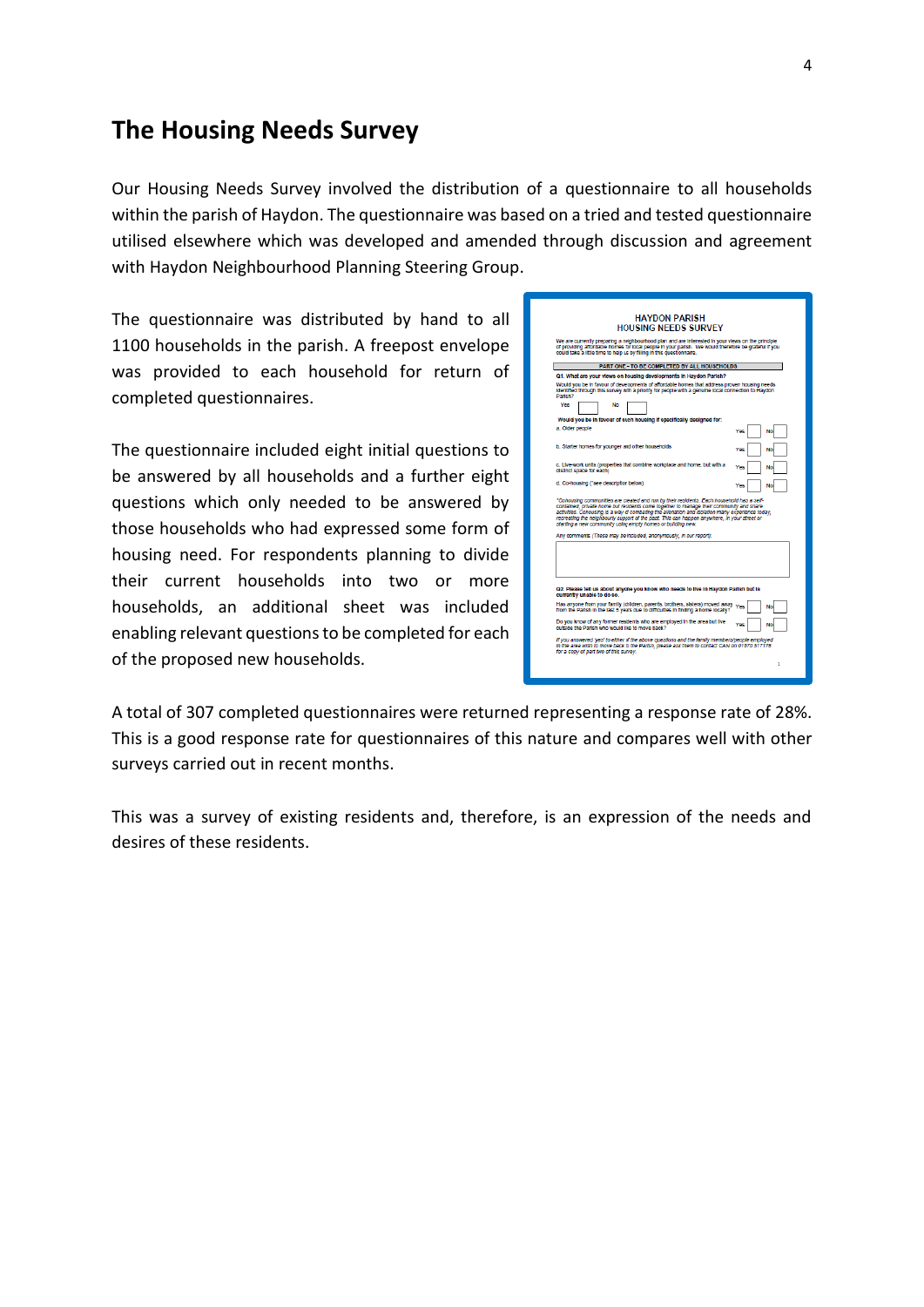# **Research Findings**

#### **Housing development in Haydon Parish**

*Q1: What are your views on housing developments in Haydon Parish? Q2: Please tell us about anyone you know who needs to live in Haydon Parish but is currently unable to do so.*

89.2% of respondents to the questionnaire would be in favour of developments of affordable homes that address proven housing needs identified through this survey with a priority for people with a genuine local connection to Haydon Parish. 88.6% would be in favour of such housing if specifically designed for older people and 84.9% for starter homes for younger and other households. 61.5% would be in favour of such housing specifically designed for cohousing\* and 56.9% for live-work units (properties that combine workplace and home, but with a distinct space for each).



*\*Cohousing communities are created and run by their residents. Each household has a selfcontained, private home but residents come together to manage their community and share activities. Cohousing is a way of combating the alienation and isolation many experience today, recreating the neighbourly support of the past. This can happen anywhere, in your street or starting a new community using empty homes or building new.*

4.5% of respondents (13 in total) stated that someone from their family (children, parents, brothers, sisters) had moved away from the Parish in the last 5 years due to difficulties in finding a home locally and 6.2% (18 respondents) knew of former residents who are employed in the area but live outside the Parish who would like to move back.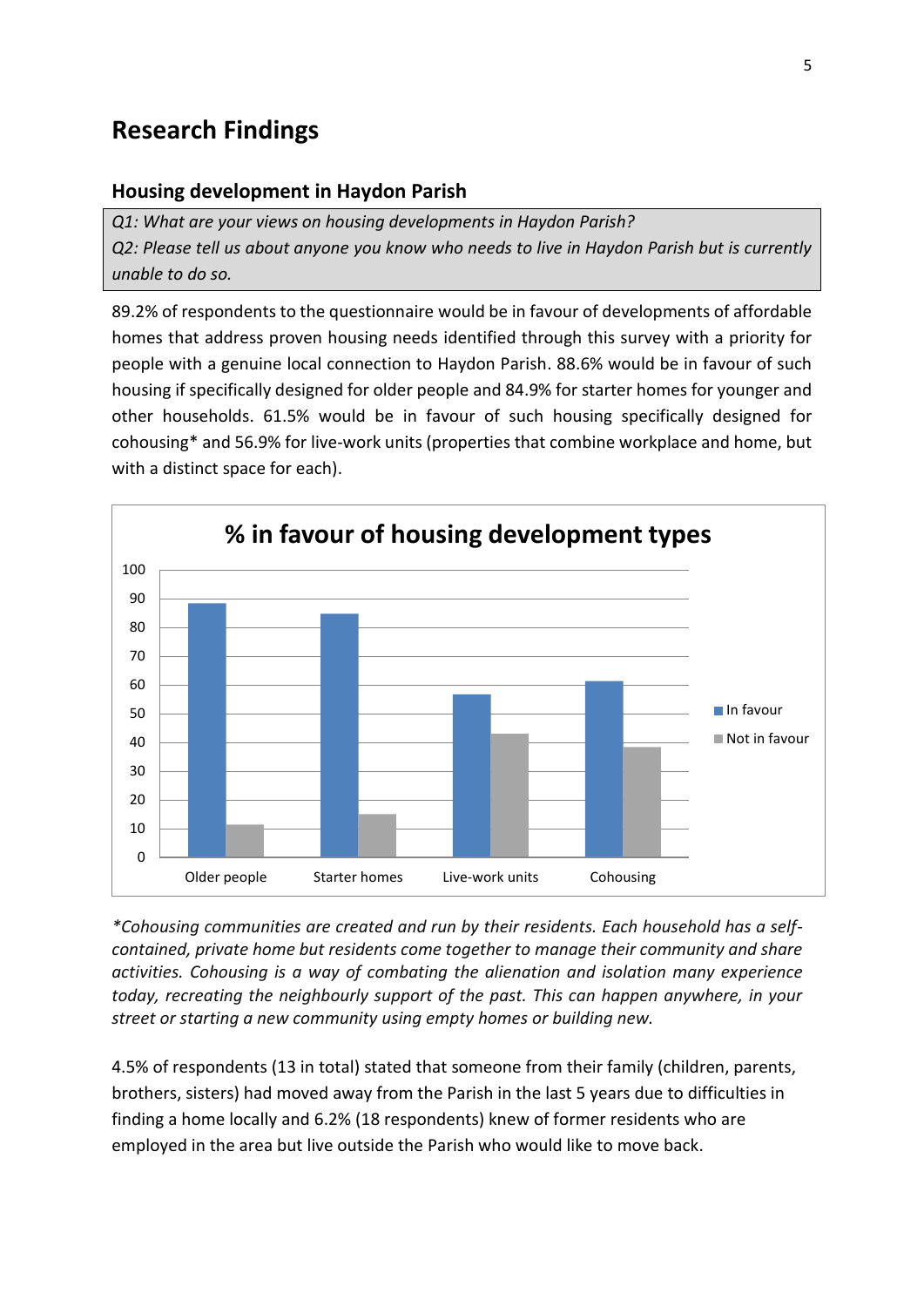#### **Connection to the Haydon Bridge area**

*Q3: Please tell us about your household's connection with Haydon Parish. Q4: Please tell us if you are currently trying to sell your home.*

All respondents to the questionnaire lived in Haydon Parish. This is not surprising given the distribution of the questionnaire to households in Haydon Parish area only but does mean that the responses represent local views. 76.2% of respondents had lived in Haydon Parish for more than 10 years and 17.4% for less than 5 years.



63.7% of respondents did not have close family (parents, children or siblings) living in Haydon Parish. Just 26.4% of all respondents had at least one member of their household who worked in the Haydon Parish. Most of these family members (76.9%) had worked in Haydon Parish for 5 or more years.

Haydon Parish was the preferred place to live for 94.7% of respondents and just 2% of respondents stated that they were currently trying to sell their home.

#### **Household characteristics**

*Q5: Please provide details of everyone living in your home including yourself. Q6: About the home you currently live in. Q7: What type of property do you currently live in?*

Almost half of respondents (48.5%) were in two-person households with a further 25.9% living alone and 25.6% of respondents living in households containing 3 or more people.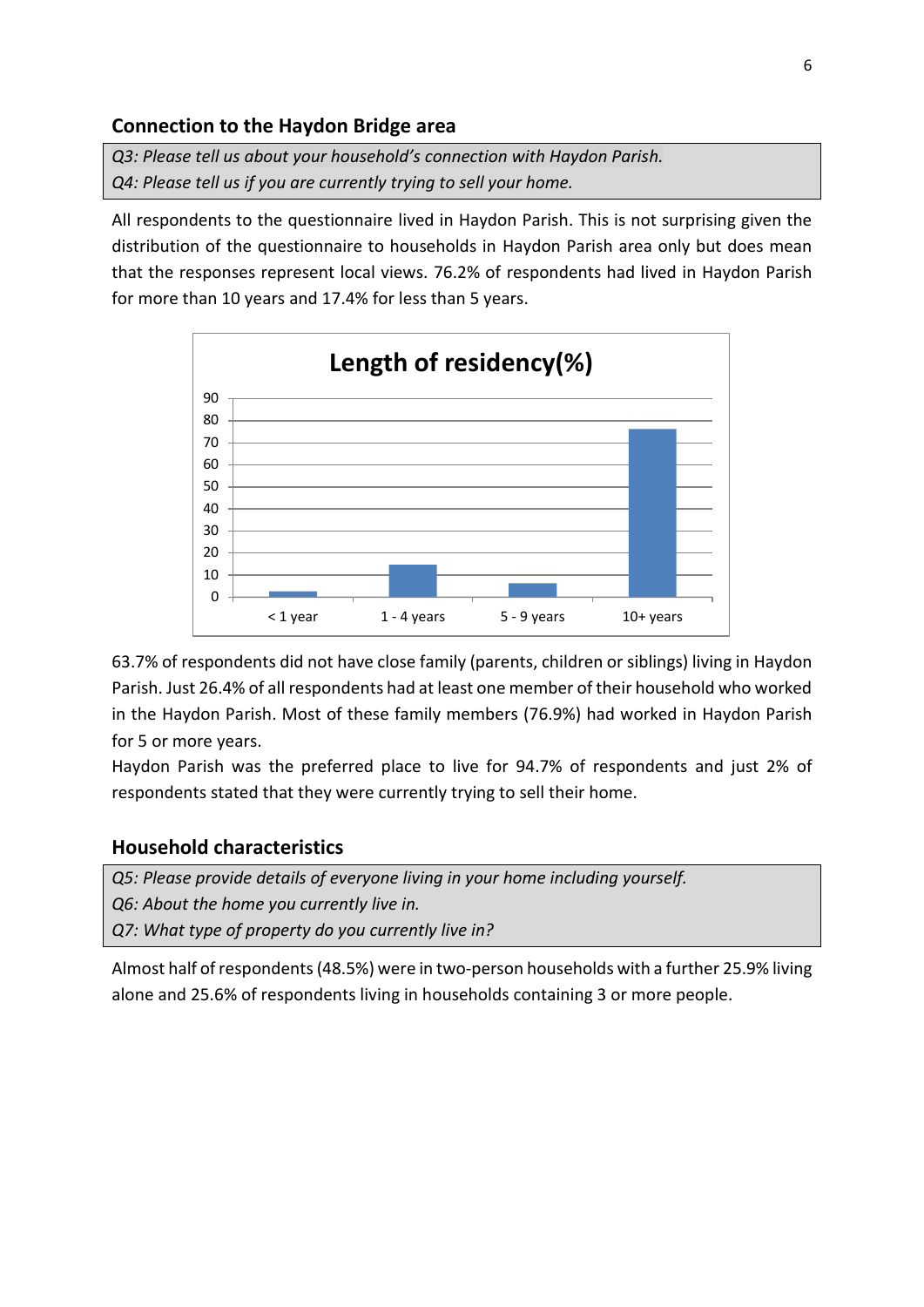

The proportion of individuals completing the questionnaire who were employed and retired were exactly the same with 47.8% in each category. This contrasts with the general population where, according to the 2011 census, 70.5% of all residents were in employment and 15.1% were retired. The age profile of those completing the questionnaire is shown below.



The table below shows the total number of people living in the respondent households by age. This profile demonstrates differences from that recorded in the 2011 census. For example, 10.8% of people living in respondent households were under 16 years old compared to 16.3% in the census whilst 45.8% were aged 60 or over. This suggests that a greater proportion of responses were received from households containing older residents than would have been expected based on 2011 census figures.

The average household size of respondent households was 2.22, reflecting the average household size from the 2011 census (2.3).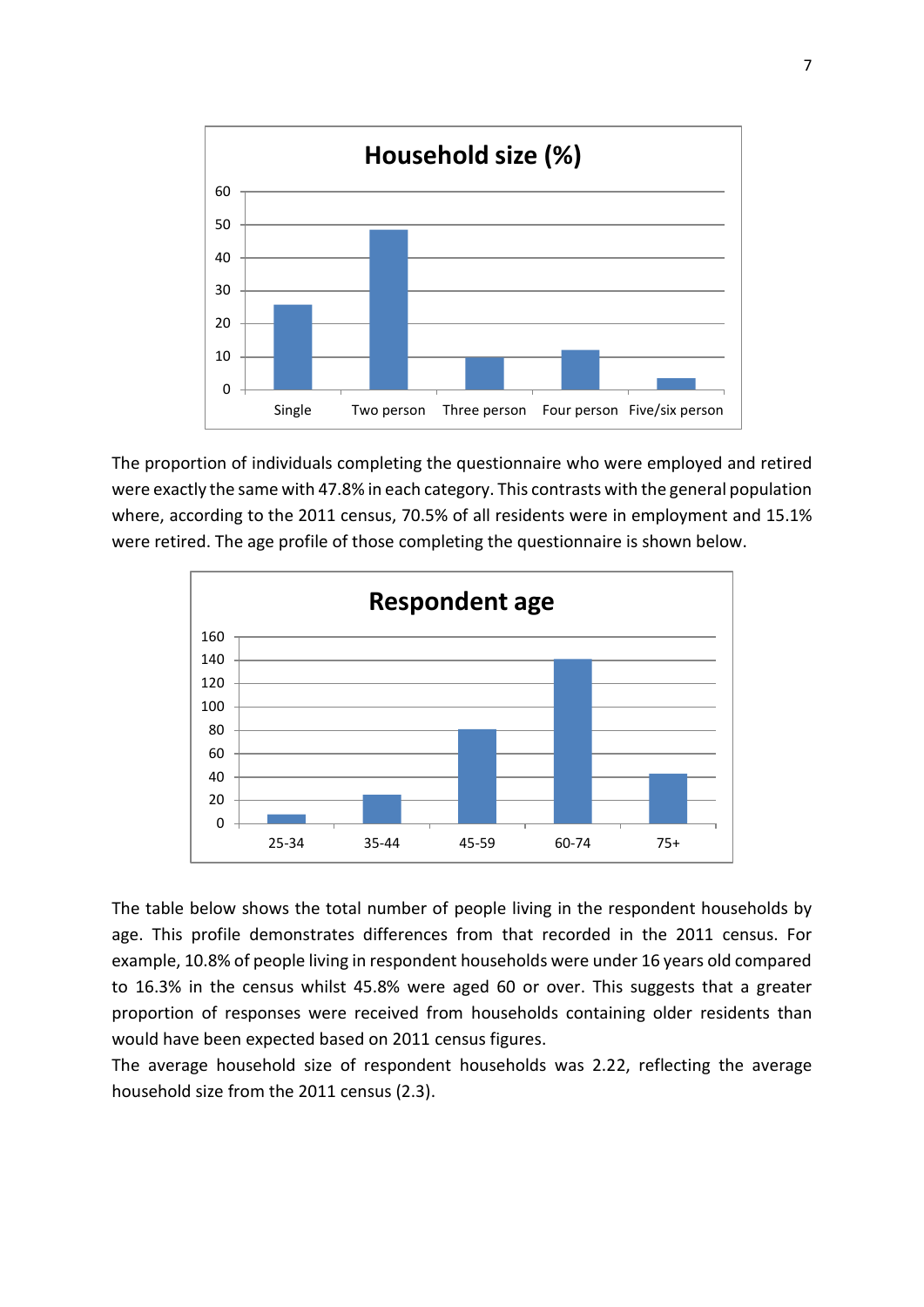

78.5% of respondents owned their own homes (23.1% with a mortgage and 55.4% without a mortgage). 12.5% rented from a private landlord and 5.9% from a housing association. 2.3% of respondents lived in shared ownership homes (part owned/part rented) and no respondents lived in accommodation provided by their employer.

These figures differ markedly from the 2011 census where 57.8% of households owned their own homes (with or without a mortgage), 22.5% rented from a private landlord and 17% from a social landlord.



37.2% of all responding households lived in a 3-bedroom house and 34.5% in a 4 or a 5 bedroom house. 16.8% lived in a 2-bedroom house and a total of 7.6% of households lived in bungalows of varying sizes.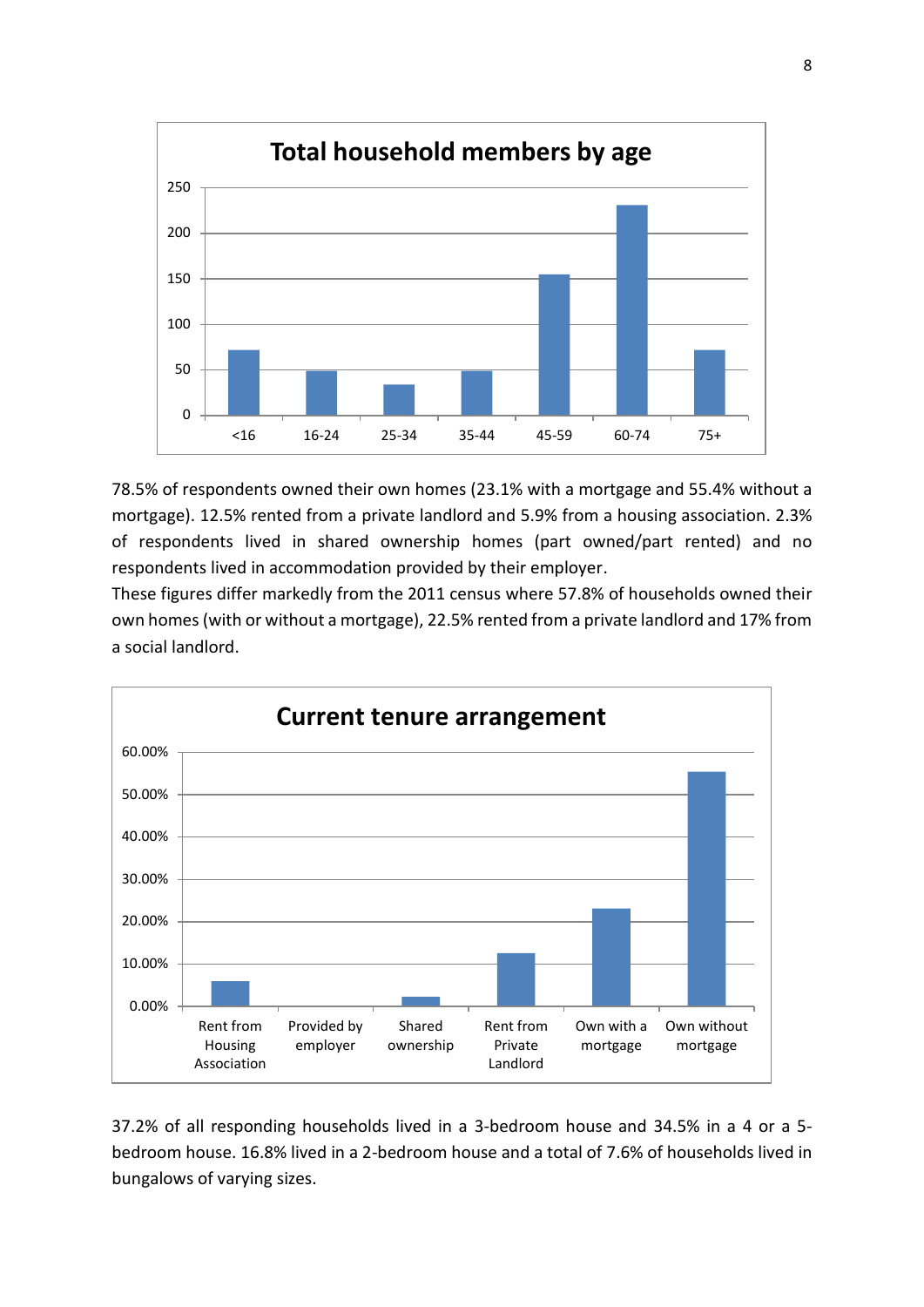

#### **Households in need**

The majority of households who responded to the questionnaire indicated that their current home was suitable for their household's needs over the next five years. However, 12.7% of respondents indicated that this was not the case representing 39 households in total. The remaining elements of the questionnaire were only to be completed by these 39 households. The Research Findings below relate solely to these respondents.

### **Type of need**

*Q8: Is your current home suitable for your household's needs over the next 5 years? Q9: Please tell us more about your reasons for needing to move. Q10: Who will live in this household?*

The reasons why households indicated that their current home is unsuitable for their needs were varied. The main reasons for housing need were that there were no suitable homes available locally, existing homes were too large, or respondents could not manage the stairs. Properties were also often cited as being too small for the household's future requirements or requiring adaptation due to disability/health issues. Changing family circumstances were also quoted as a reason why the current home did not meet the household's needs. The percentage of respondents indicating each area of need is shown in the table below (NB: respondents could indicate multiple reasons).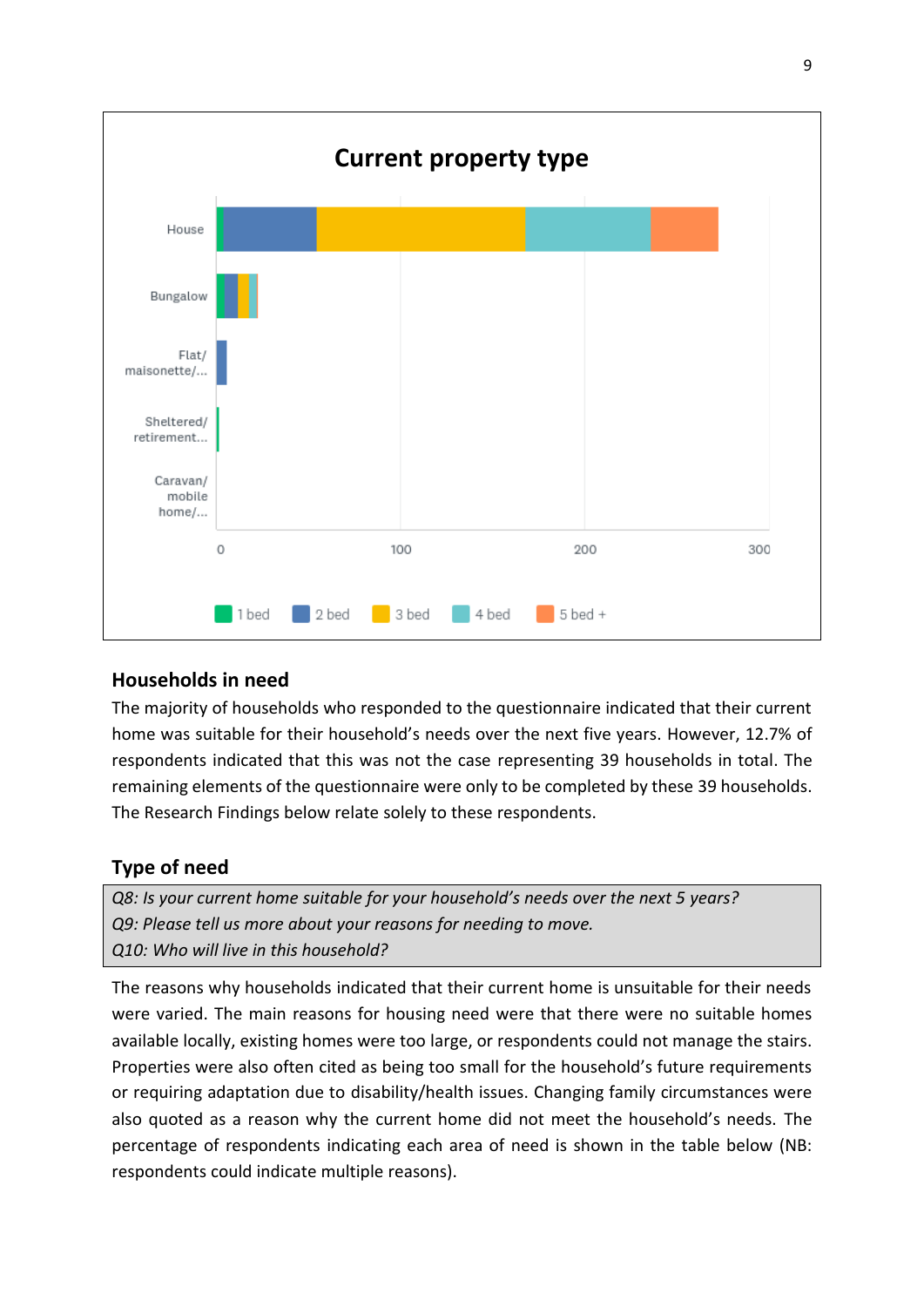

The survey included an opportunity for respondents to explain their reasons for needing to move in more detail. Responses to this question break down into a range of broad categories shown in the table below.

| <b>Response</b>                         | ℅  |
|-----------------------------------------|----|
| Wish to downsize                        | 26 |
| Desire to be closer to village services | 22 |
| Family expanding/need more space        | 22 |
| Poor current state of property repair   | 7  |
| <b>Need better space for business</b>   |    |
| Can't manage the stairs                 |    |
| ∩ther                                   |    |

Overall, responses indicate clear issues relating to the need to adjust housing accommodation, downsize and move closer to village services as people grow older with stairs often cited as a particular barrier. A smaller need to accommodate growing families is also evident.

#### **Future tenure preferences**

*Q11: What tenure arrangement would this household prefer?*

29 households, who had expressed a housing need, answered this question. Buying on the open market without a mortgage was the preferred option for 48.3% of these households (28% with a mortgage). 27.6% indicated a desire for affordable rented homes from a Housing Association (8 households) with 20.7% expressing a desire for rented homes from a private landlord (6 households). 13.8% of households expressing a housing need were interested in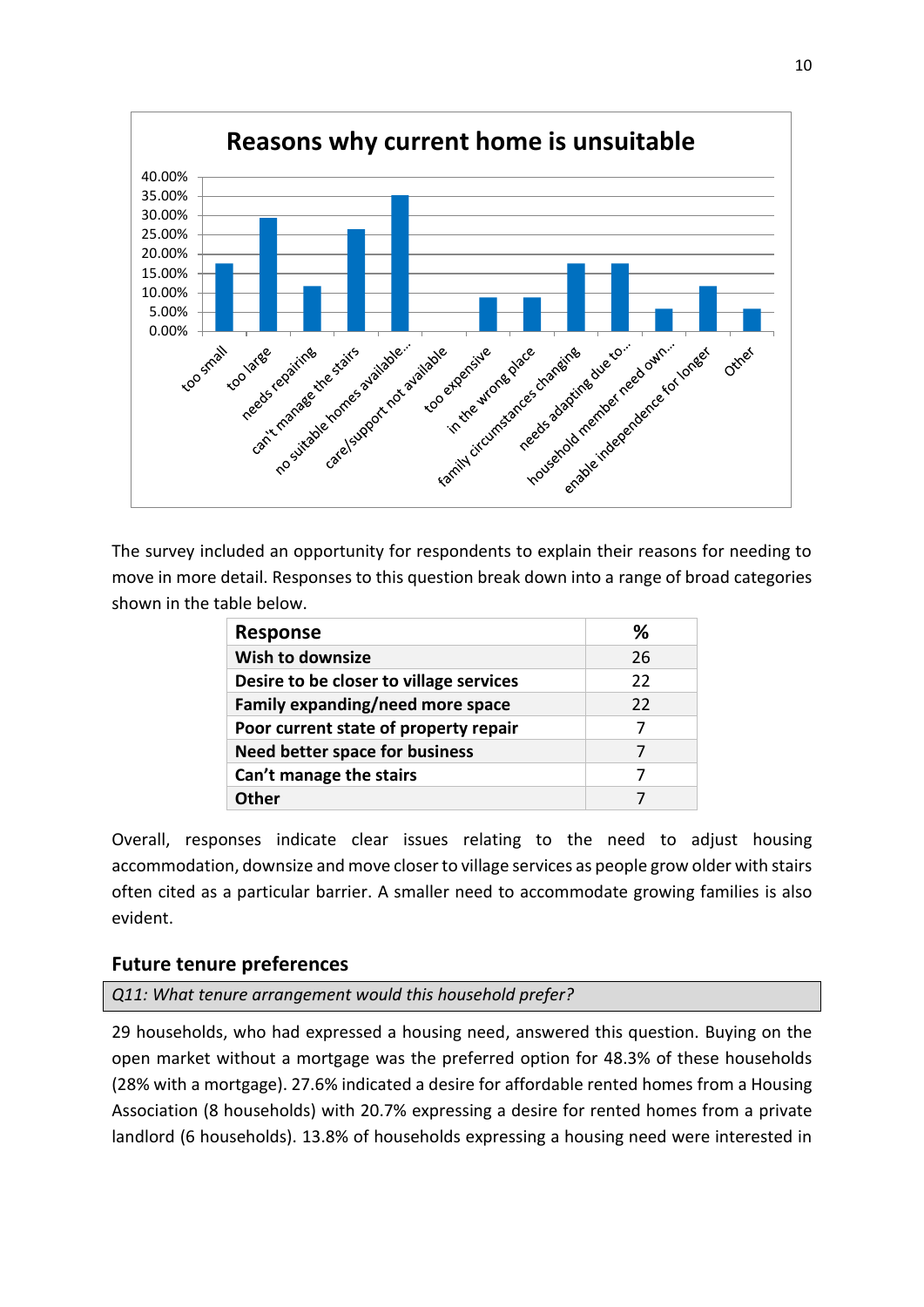

buying on the open market with a discount (4 households). *NB: respondents could indicate multiple preferences.*

When taken as a proportion of all households expressing a housing need (39 households), these percentages become as follows:

| <b>Tenure preference</b>                  | % of households   |  |  |
|-------------------------------------------|-------------------|--|--|
|                                           | expressing a need |  |  |
| <b>Buying without a mortgage</b>          | 35.9              |  |  |
| <b>Buying with a mortgage</b>             | 20.5              |  |  |
| <b>Renting from a Housing Association</b> | 20.5              |  |  |
| Renting from a private landlord           | 15.4              |  |  |
| <b>Buying with a discount</b>             | 10.3              |  |  |

#### **Future property type preferences**

*Q12: What type of property, and minimum number of bedrooms, would this household need?*

The largest demand is for two-bedroom bungalows (11 preferences in total) followed by twobedroom houses (9 preferences). Demand is also expressed for three-bedroom houses (7 preferences), three-bedroom bungalows (6 preferences) and four-bedroom houses (4 preferences). *NB: some respondents gave more than one preference*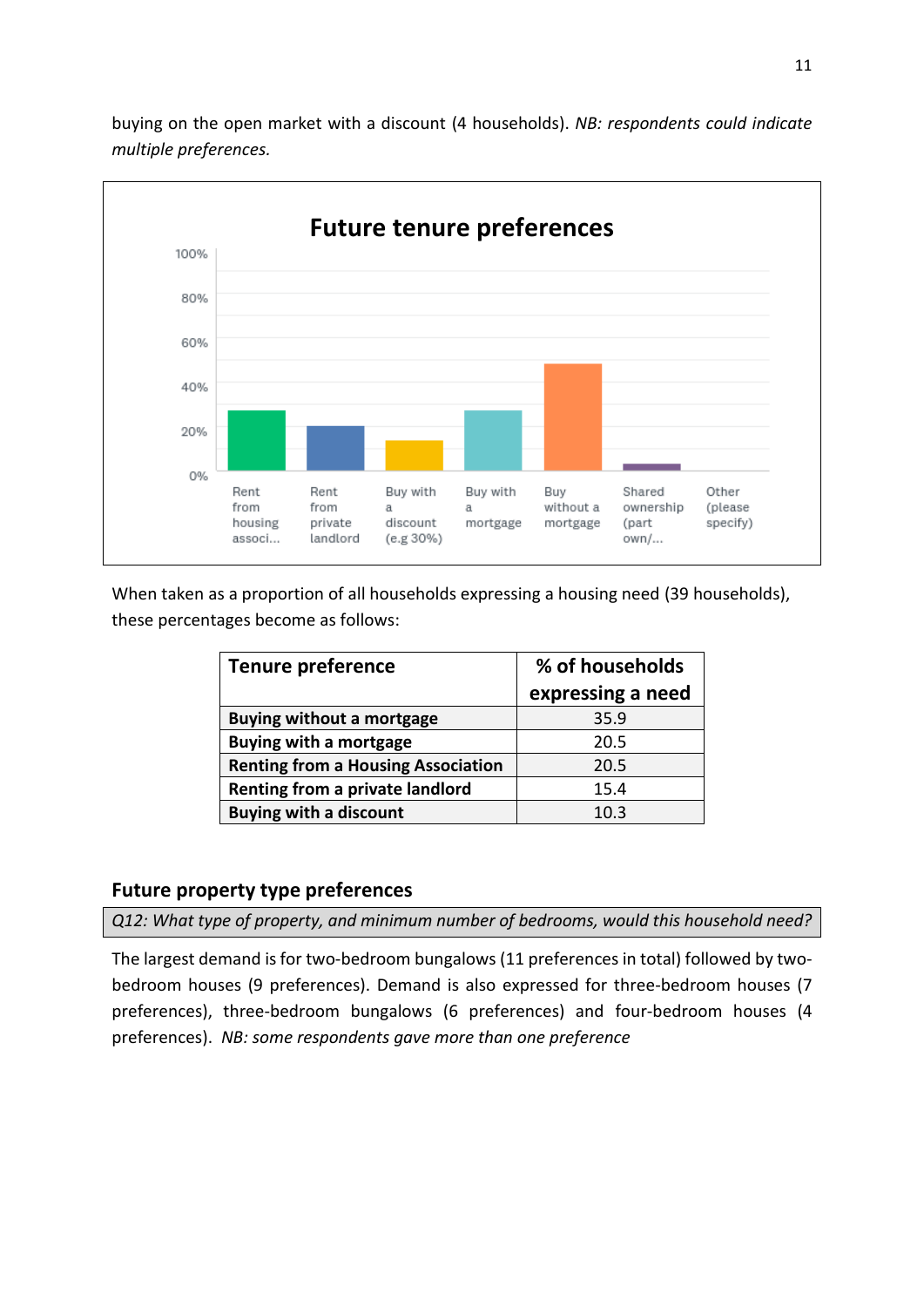

#### **Specific health, accessibility and other needs**

*Q13: Does any member of your household have specific health, accessibility or other needs which require a specific type of accommodation?*

Five respondents expressed specific health or accessibility issues which would require a specific type of accommodation. Responses almost exclusively related to problems with stairs and mobility.

#### **Northumberland Homefinder register**

*Q14: Are you registered on the Northumberland Homefinder register?*

None of the households who expressed a housing need were registered with Northumberland Homefinder. This confirms the view that data available from the register only relates to a small subset of need.

#### **Household income and affordability**

*Q15: About your household's financial position.*

32.1% of respondents, who indicated their household income and expressed a housing need, indicated an annual household income of less than £20,000. 75% of respondents indicated an annual household income of less than £40,000. 14.3% indicated a household income above £60,000.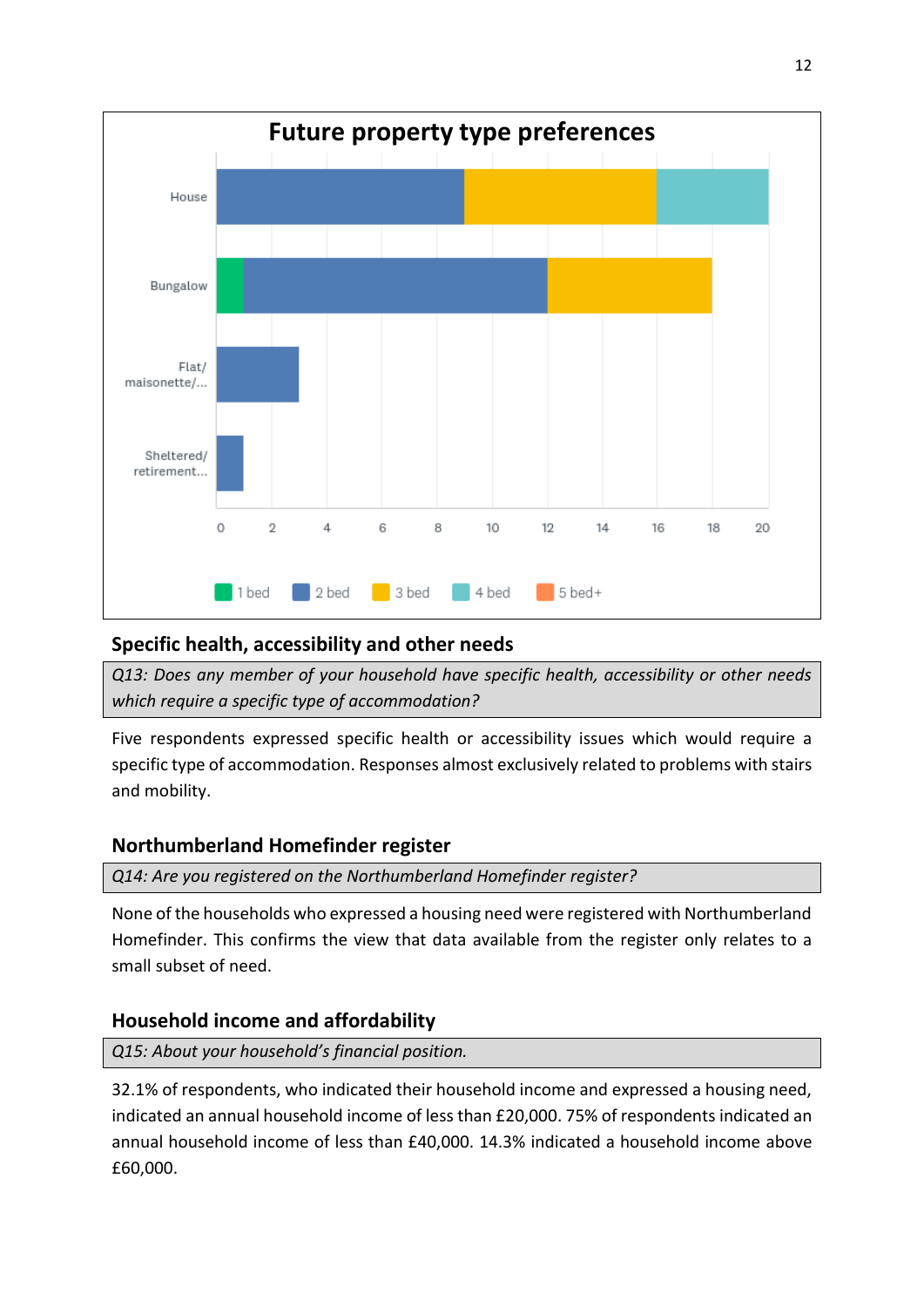

In terms of the amount households could afford to pay for their housing, 25% could not afford more than £400 per month. In total, 45.8% could not afford more than £500 per month.

In terms of a deposit, 18.2% of respondents who indicated their household income and expressed a housing need, could not afford a deposit of £1000. In total, 31,8% could not afford more than £10,000. By contrast, 40.9% could afford a deposit of £50,000 or greater.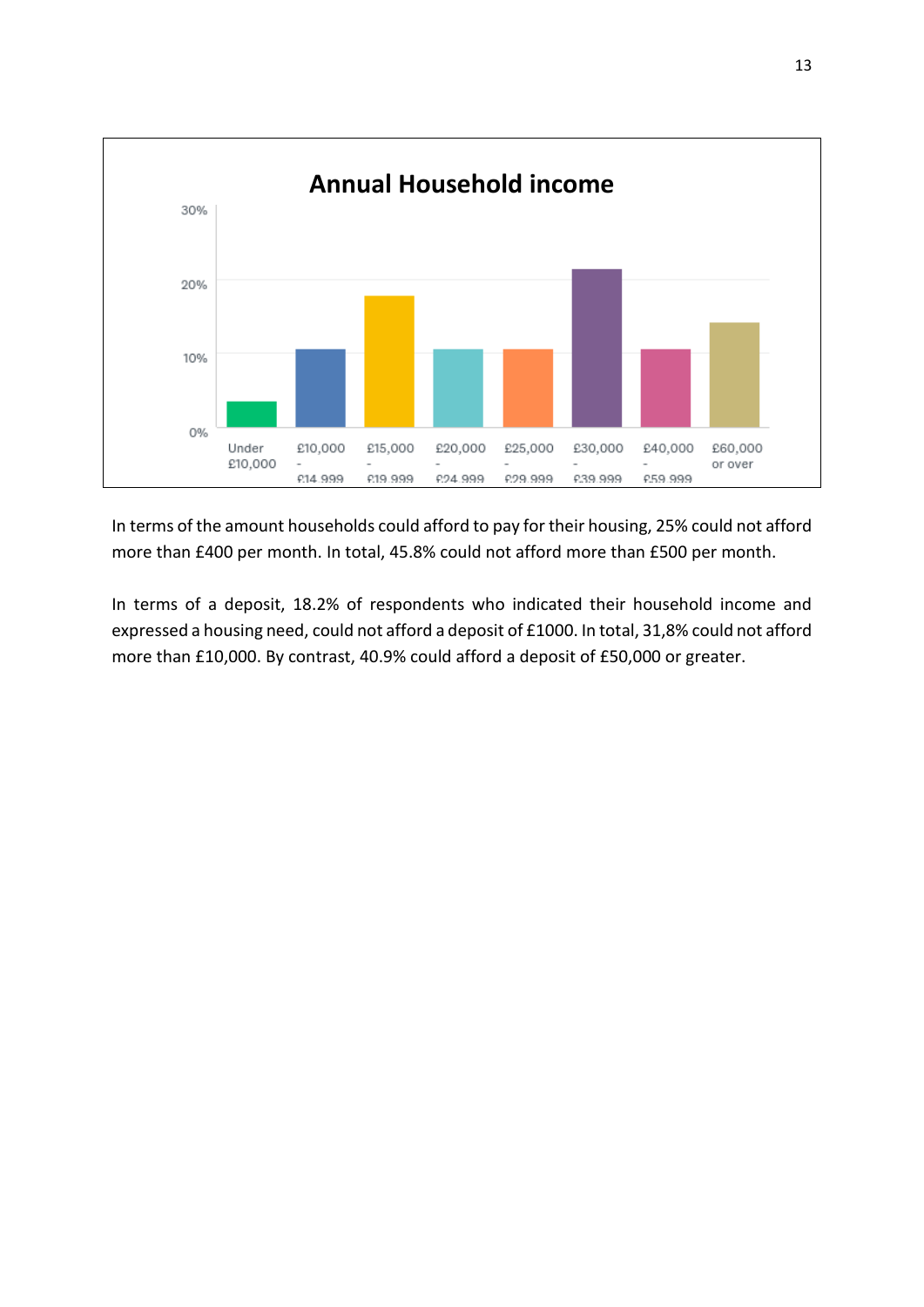#### **A selection of individual responses**

"There are many people living in properties too large for their needs but there is nowhere for them to move to."

"We want to start a family. We want to buy a larger property but not ben able to find a three bed or more without a huge mortgage jump."

"I have mobility difficulties, so I need a property without stairs and easy access to public transport."

"The housing market in Haydon Bridge has been flooded – even new houses for sale are being rented out."

"I would require single storey accommodation due to worsening joint problems."

"The house is in a poor state of repair. No central heating or double glazing."

"Coming up to retirement, I want to stay in the village and need a smaller house – less bills to pay, easy living and not a large garden to look after."

"We need space for self-employed home-based business. Our current dwelling is too small and in disrepair."

"We want less space, downsize but to stay near village centre for shops, surgery, etc."

"Our son is living with us and would like to buy but finds current mortgage prices out of reach for a single person, even though he has a reasonably well-paid job."

"As we are ageing, we will need rented accommodation with facilities/services nearby. We currently live in a rural setting which is expensive to rent for pensioners."

"Too overcrowded."

"We need to downsize."

"We are getting old and would like to be closer to the village."

"We live off the A69, I am the only one who can drive. There are no buses and it is a two mile walk to Haydon Bridge."

"As we are ageing, we are unable to climb the stairs."

"Our current house is too big, and we may have to move out of the village as there are no suitable sized homes."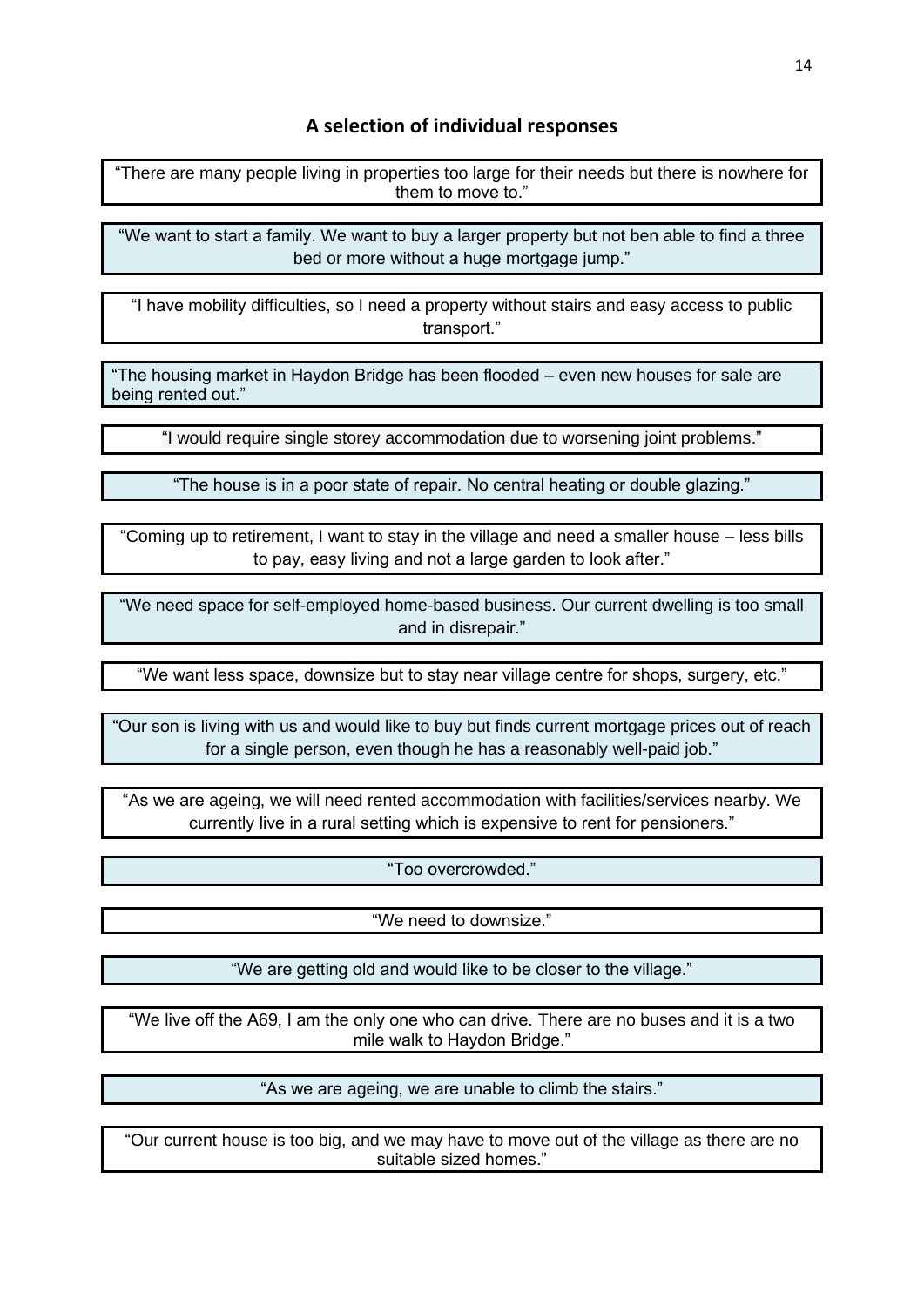#### **Key messages from the survey**

This was a survey of existing residents and, therefore, is an expression of the needs and desires of these residents reflecting the current age profile of Haydon parish. Key messages from the survey include the following:

- A good response rate of 28% was achieved with 39 households expressing some form of housing need.
- Most respondents to the questionnaire (89%) would be in favour of developments of affordable homes that address proven housing needs identified through this survey with a priority for people with a genuine local connection to Haydon Parish.
- The most common reasons expressed for housing need were that no suitable homes were available locally, existing homes were too large, or respondents could not manage the stairs.
- A strong theme emerged around the need to adjust housing accommodation as people grow older. This was often associated with downsizing, moving closer to village services and access issues using stairs.
- Evidence of some need to accommodate growing families and for starter homes was also present.
- 21% of households expressing a housing need were interested in renting affordable homes from a Housing Association (8 households), whilst 15% expressed a desire to rent homes from a private landlord (6 households).
- 10% of households expressing a housing need were interested in buying on the open market with a discount (4 households).
- Buying on the open market (with or without a mortgage) was the preferred option for many households expressing a housing need.
- The largest demand is for two-bedroom bungalows (11 preferences) and twobedroom houses (9 preferences) followed by three-bedroom houses (7 preferences) and three-bedroom bungalows (6 preferences).
- 32% of respondents, who indicated their household income and expressed a housing need, indicated an annual household income of less than £20,000. 75% indicated a household income less than £40,000.

#### *Credits*

*Sincere thanks go to the Haydon Bridge Neighbourhood Planning Steering Group and the residents of Haydon Parish for their participation in this survey.*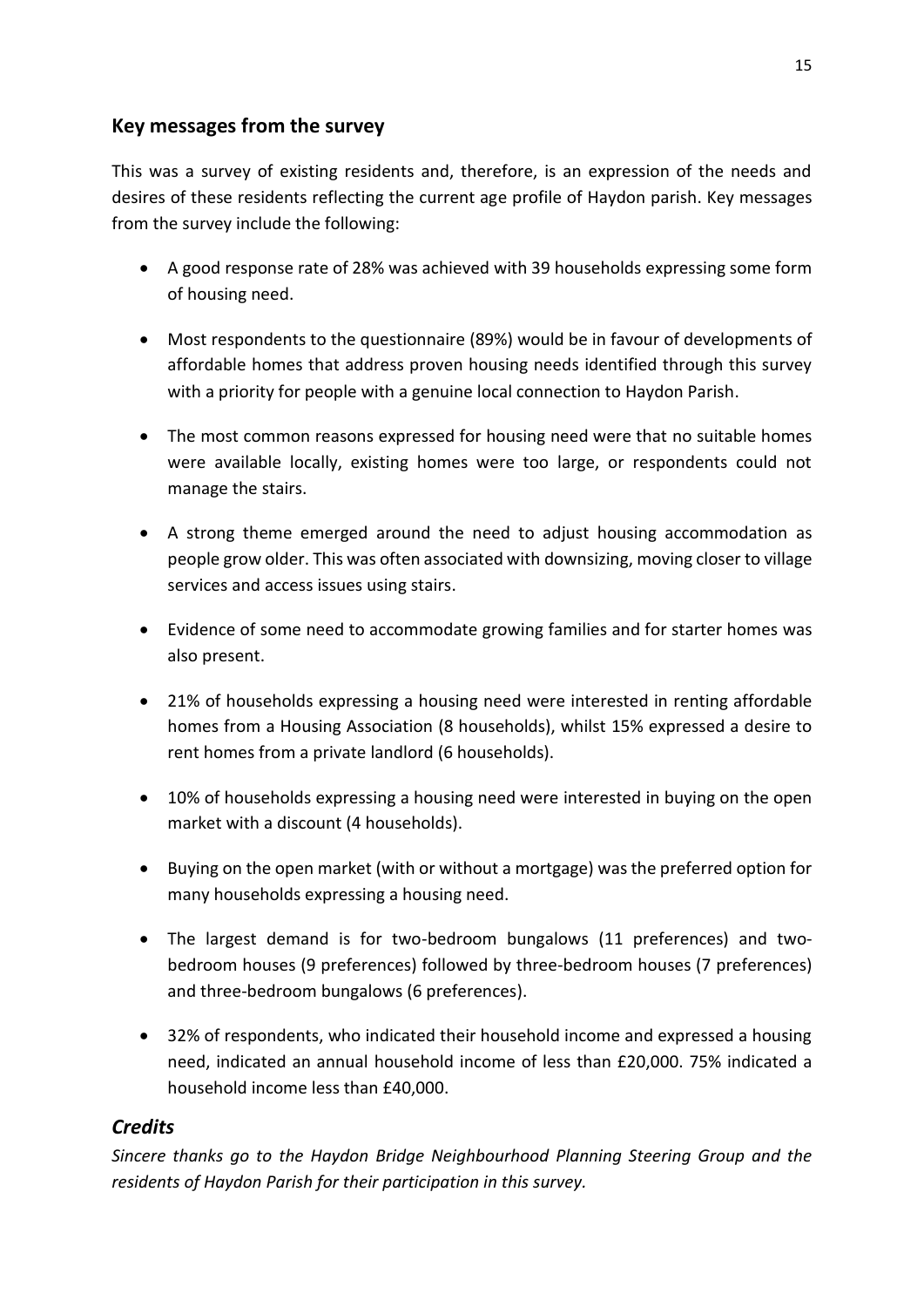# *Appendix One: Questionnaire*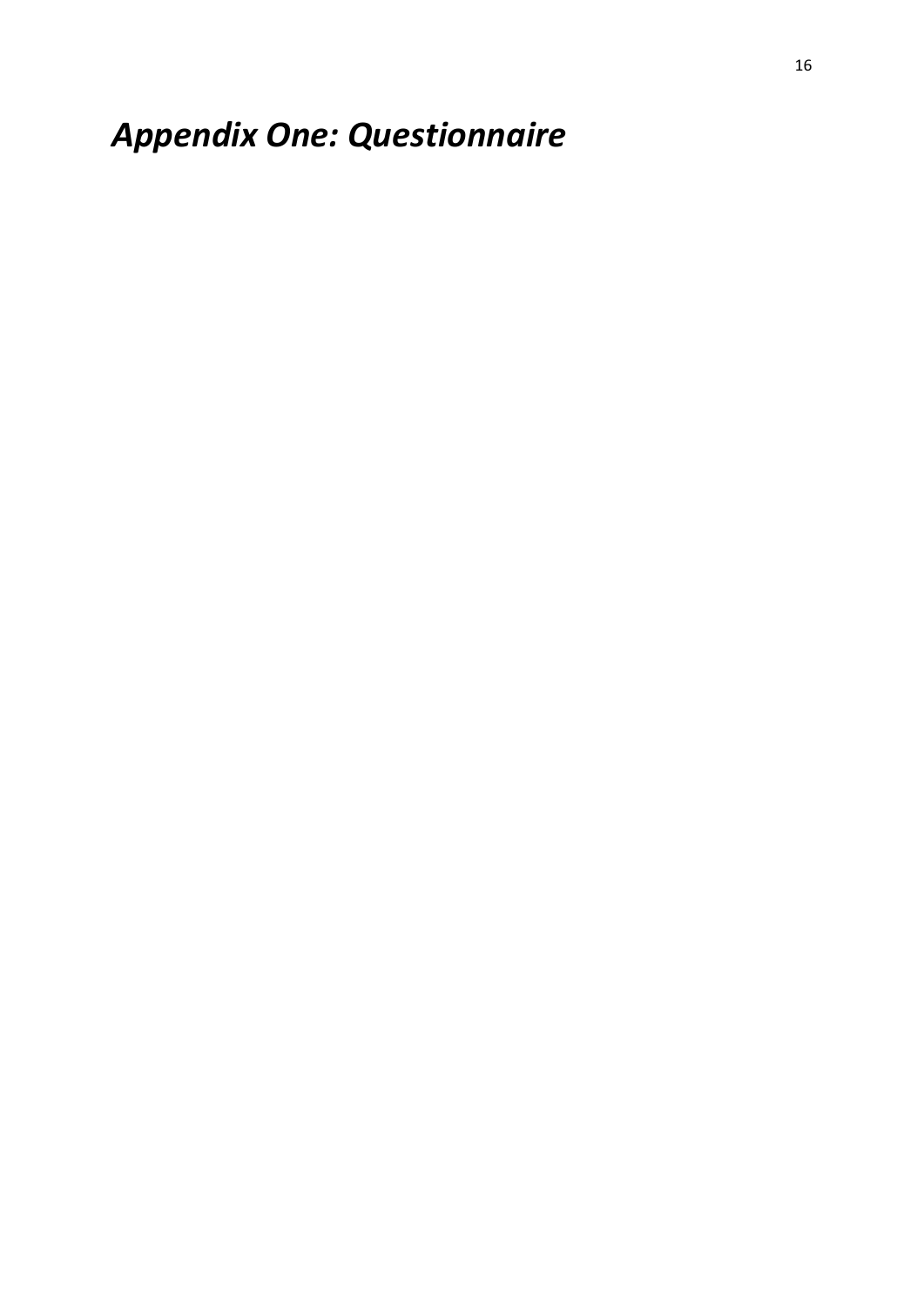# **HAYDON PARISH HOUSING NEEDS SURVEY**

We are currently preparing a neighbourhood plan and are interested in your views on the principle of providing affordable homes for local people in your parish. We would therefore be grateful if you could take a little time to help us by filling in this questionnaire.

#### **PART ONE – TO BE COMPLETED BY ALL HOUSEHOLDS**

#### **Q1. What are your views on housing developments in Haydon Parish?**

Would you be in favour of developments of affordable homes that address proven housing needs identified through this survey with a priority for people with a genuine local connection to Haydon Parish?

| Yes | No |  |
|-----|----|--|
|     |    |  |

#### **Would you be in favour of such housing if specifically designed for:**

a. Older people  $Y$ es  $\begin{array}{|c|c|c|c|c|}\hline \end{array}$  No

b. Starter homes for younger and other households Yes Yes No

c. Live-work units (properties that combine workplace and home, but with a  $Yes$  No<br>distinct space for each)

d. Co-housing (\*see description below)

*\*Cohousing communities are created and run by their residents. Each household has a self-contained, private home but residents come together to manage their community and share activities. Cohousing is a way of combating the alienation and isolation many experience today, recreating the neighbourly support of the past. This can happen anywhere, in your street or starting a new community using empty homes or building new.*

Any comments *(These may be included, anonymously, in our report)*:

#### **Q2. Please tell us about anyone you know who needs to live in Haydon Parish but is currently unable to do so.**

Has anyone from your family (children, parents, brothers, sisters) moved away from the Parish in the last 5 years due to difficulties in finding a home locally?

| Yes | <b>No</b> |  |
|-----|-----------|--|
| Yes | <b>No</b> |  |

Yes No

Do you know of any former residents who are employed in the area but live outside the Parish who would like to move back?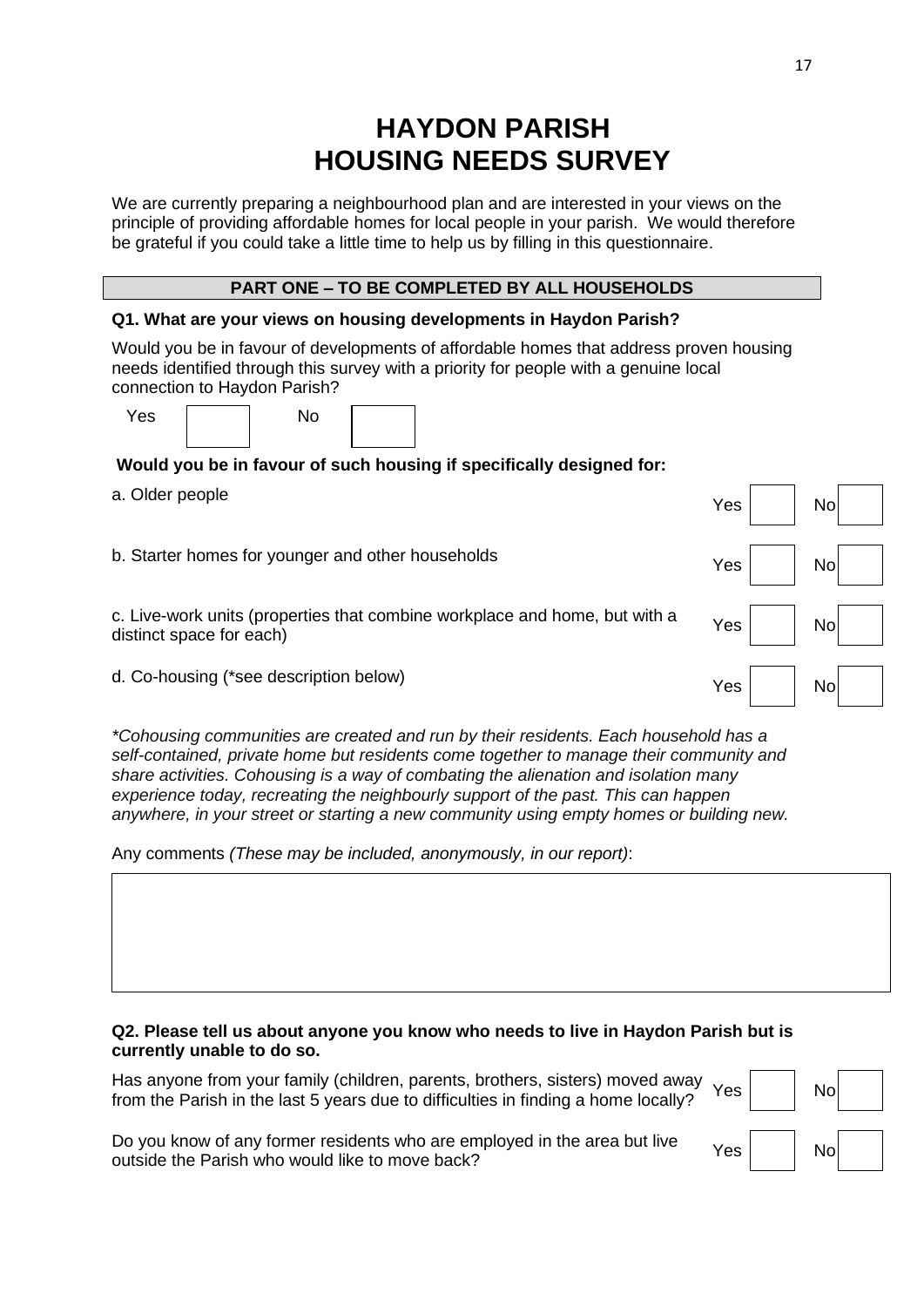*If you answered 'yes' to either of the above questions and the family members/people employed in the area wish to move back to the Parish, please ask them to contact CAN on 01670 517178 for a copy of part two of this survey.*

#### **Q3. Please tell us about your household's connection with Haydon Parish**

| Do you live in Haydon Parish?                                                                                   | Yes | No          |  |
|-----------------------------------------------------------------------------------------------------------------|-----|-------------|--|
| If yes, how long has a member of your household lived<br>-<br>here?                                             | Yrs | <b>Mths</b> |  |
| Does any member of your household have close family<br>(parents, children or siblings) living in Haydon Parish? | Yes | <b>No</b>   |  |
| Does any member of your household work in Haydon Parish?                                                        | Yes | <b>No</b>   |  |
| If yes, how long have they worked here?                                                                         | Yrs | <b>Mths</b> |  |
| Is Haydon Parish your preferred place to live?                                                                  | Yes | <b>No</b>   |  |
| a Plassa tall us if you are currently trying to sell your home                                                  |     |             |  |

#### **Q4. Please tell us if you are currently trying to sell your home.**

| Are you currently trying to sell your home?                      | $Yes \mid No \mid N$ |
|------------------------------------------------------------------|----------------------|
| If you answered 'yes' how long has your home been on the market? | $Yrs$ $Mths$         |

#### **Q5. Please provide details of everyone living in your home including yourself.**

| Relationship to |                       | Age         |       |  |                           |  |  |       |
|-----------------|-----------------------|-------------|-------|--|---------------------------|--|--|-------|
| You             | Employment<br>status* | Under<br>16 | 16-24 |  | $25-34$ 35-44 45-59 60-74 |  |  | $75+$ |
| self            |                       |             |       |  |                           |  |  |       |
|                 |                       |             |       |  |                           |  |  |       |
|                 |                       |             |       |  |                           |  |  |       |
|                 |                       |             |       |  |                           |  |  |       |
|                 |                       |             |       |  |                           |  |  |       |
|                 |                       |             |       |  |                           |  |  |       |

*\*Please select one of the following options: employed/ looking after home or family/ sick or disabled/ unemployed/ student/ child/ retired*

#### **Q6. About the home you currently live in. Do you:**

| <b>Rent from Housing Association</b>                              |  | <b>Rent from Private Landlord</b> |  |  |  |
|-------------------------------------------------------------------|--|-----------------------------------|--|--|--|
| Live in accommodation provided by<br>your employer                |  | Own with mortgage                 |  |  |  |
| Part own / part rent (shared<br>ownership)                        |  | Own without mortgage              |  |  |  |
| Other (please specify below e.g. supported or retirement housing) |  |                                   |  |  |  |

------------------------------------------------------------------------------------------------------------------------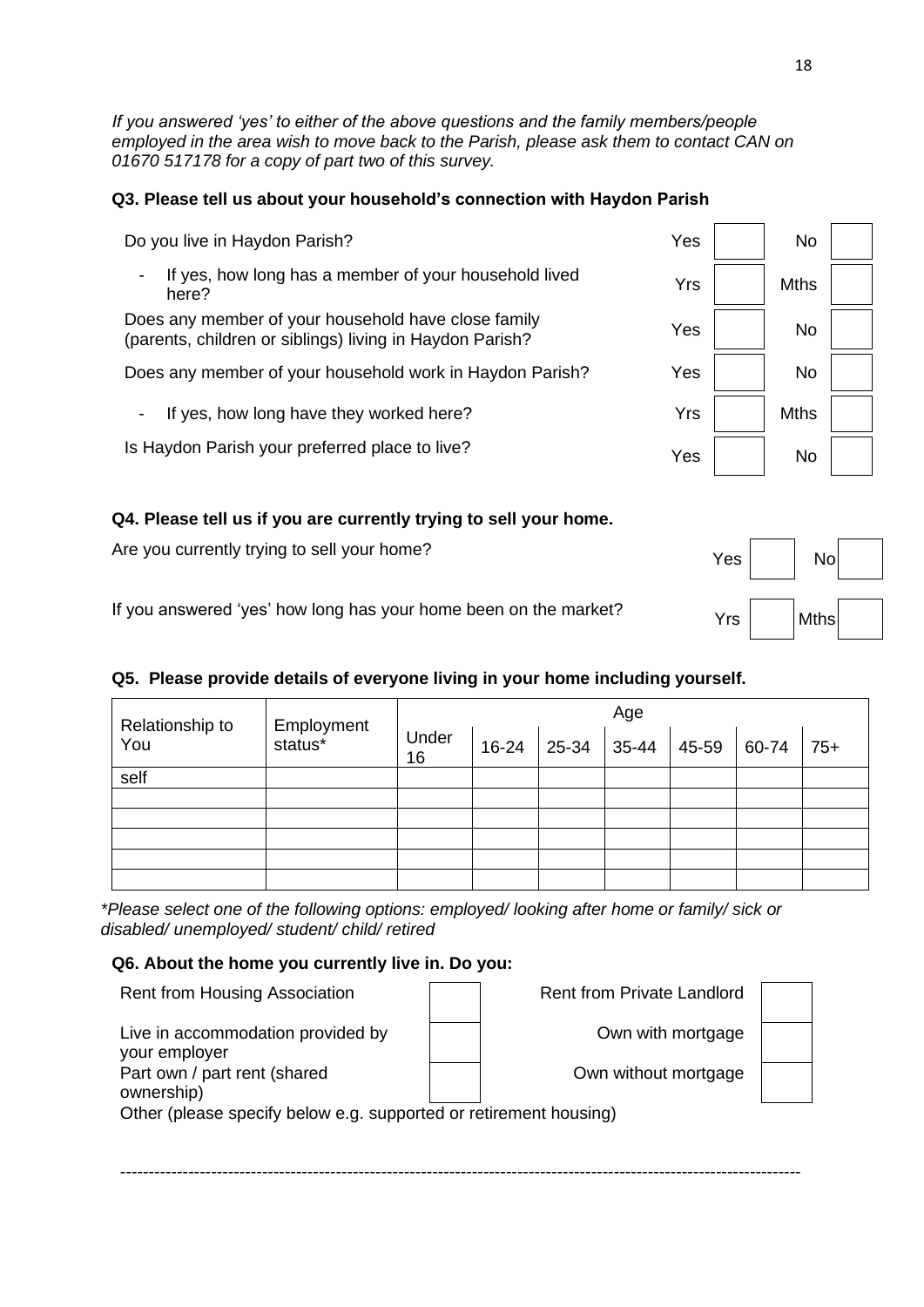#### **Q7. What type of property do you currently live in?**

|                                      | bed | 2 bed | 3 bed | 4 bed | $5$ bed+ |
|--------------------------------------|-----|-------|-------|-------|----------|
| House                                |     |       |       |       |          |
| <b>Bungalow</b>                      |     |       |       |       |          |
| Flat/ maisonette/ apartment/ bedsit  |     |       |       |       |          |
| Sheltered/retirement housing         |     |       |       |       |          |
| Caravan/ mobile home/ temp structure |     |       |       |       |          |
| Other (please specify)               |     |       |       |       |          |
|                                      |     |       |       |       |          |

#### **Q8. Is your current home suitable for your household's needs over the next 5 years?**

```
Yes No
```
If no please tick all boxes that will apply to your household within the next five years:

| Too small (overcrowded)                                           | Too expensive                                                                                                      |
|-------------------------------------------------------------------|--------------------------------------------------------------------------------------------------------------------|
| Too large                                                         | In the wrong place                                                                                                 |
| Needs repairing                                                   | Family circumstances are changing                                                                                  |
| Can't manage the stairs                                           | Needs adapting due to disability / health<br>needs                                                                 |
| Want to move but there are no<br>suitable homes available locally | One or more members of the household<br>need their own home                                                        |
| Appropriate care and support is not<br>available where we live    | Alternative accommodation would enable<br>one or more members of the household to<br>remain independent for longer |
| Other (please give details)                                       |                                                                                                                    |

#### *If you answered 'No' to Q8 please continue to Q9 and Part Two.*

*If you answered 'Yes,' there is no need to answer any further questions. Please return your questionnaire using the prepaid envelope provided. Thank you for taking the time to complete this survey.*

**Q9. Please tell us more about your reasons for needing to move:**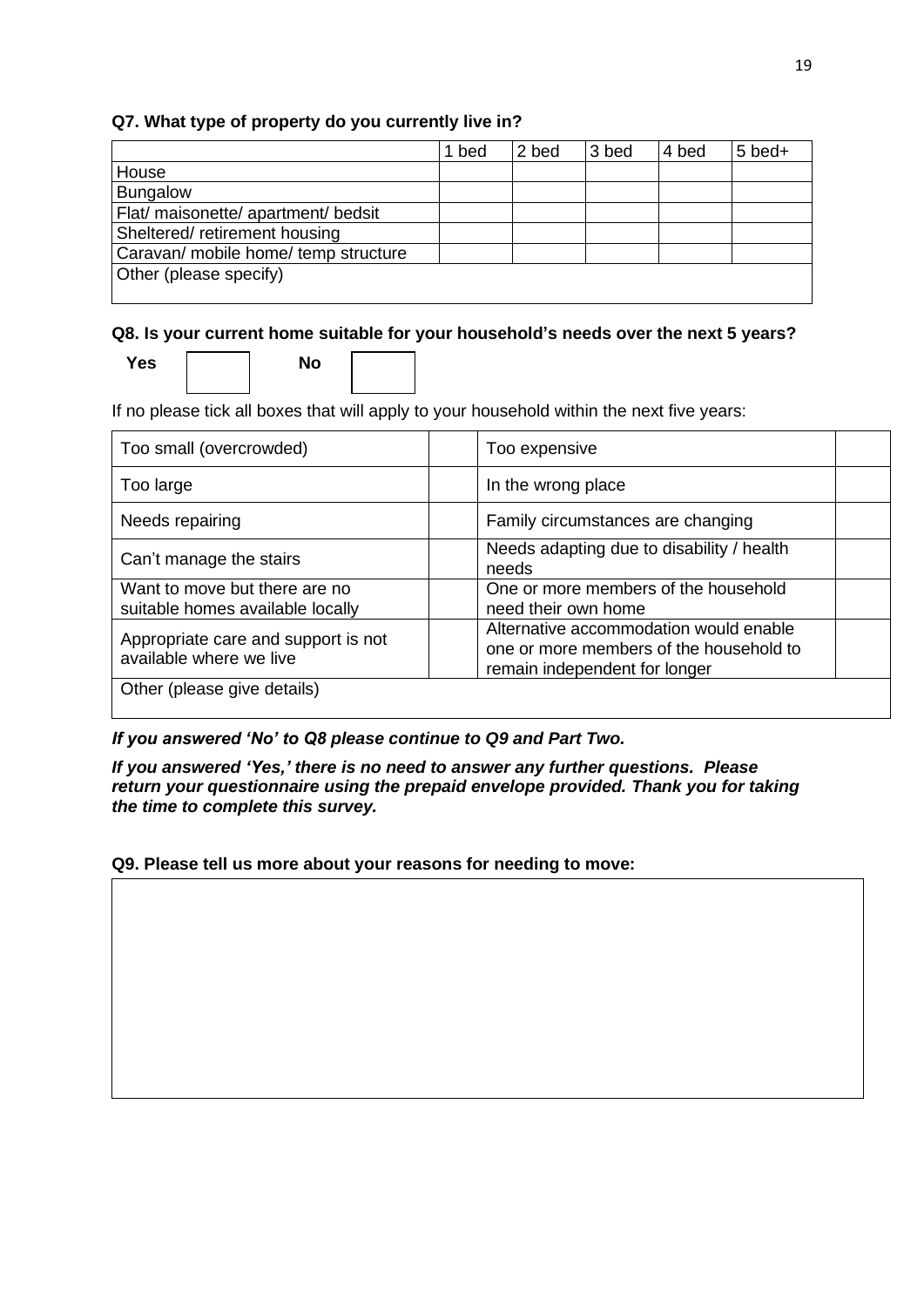#### **PART TWO – ABOUT YOUR HOUSEHOLD OVER THE NEXT 5 YEARS**

#### **Please answer questions in Part Two in relation to you and your household over the next 5 years.**

#### *Q10. Who will live in this household?*

Will the people living in this household be the same as those living in your current home (as listed in Q5)?<br>in your current home (as listed in Q5)?

**If no**, who will be living here?

| Relationship to | Employment          | Age         |       |  |               |       |       |       |
|-----------------|---------------------|-------------|-------|--|---------------|-------|-------|-------|
| You             | status <sup>*</sup> | Under<br>16 | 16-24 |  | $25-34$ 35-44 | 45-59 | 60-74 | $75+$ |
|                 |                     |             |       |  |               |       |       |       |
|                 |                     |             |       |  |               |       |       |       |
|                 |                     |             |       |  |               |       |       |       |
|                 |                     |             |       |  |               |       |       |       |
|                 |                     |             |       |  |               |       |       |       |

*\* ie employed/ looking after home or family/ sick or disabled/ unemployed/ student/ child/ retired*

#### **Q11. What tenure arrangement would this household prefer?**

Buy on the Open Market with a discount (e.g. 30%) or Help to Buy Other (please specify)

Rent from Housing Association **Buy on the Open Market (with a** mortgage) Rent from Private Landlord **Buy on the Open Market (without** a mortgage) Shared Ownership (part own / rent)

#### **Q12. What type of property, and minimum number of bedrooms, would this household need?**

\_\_\_\_\_\_\_\_\_\_\_\_\_\_\_\_\_\_\_\_\_\_\_\_\_\_\_\_\_\_\_\_\_\_\_\_\_\_\_\_\_\_\_\_\_\_\_\_\_\_\_\_\_\_\_\_

|                                     | 1 bed | 2 bed | 3 bed | 4 bed | $5$ bed+ |
|-------------------------------------|-------|-------|-------|-------|----------|
| House                               |       |       |       |       |          |
| <b>Bungalow</b>                     |       |       |       |       |          |
| Flat/ maisonette/ apartment/ bedsit |       |       |       |       |          |
| Supported/ retirement housing       |       |       |       |       |          |
| Other (please specify)              |       |       |       |       |          |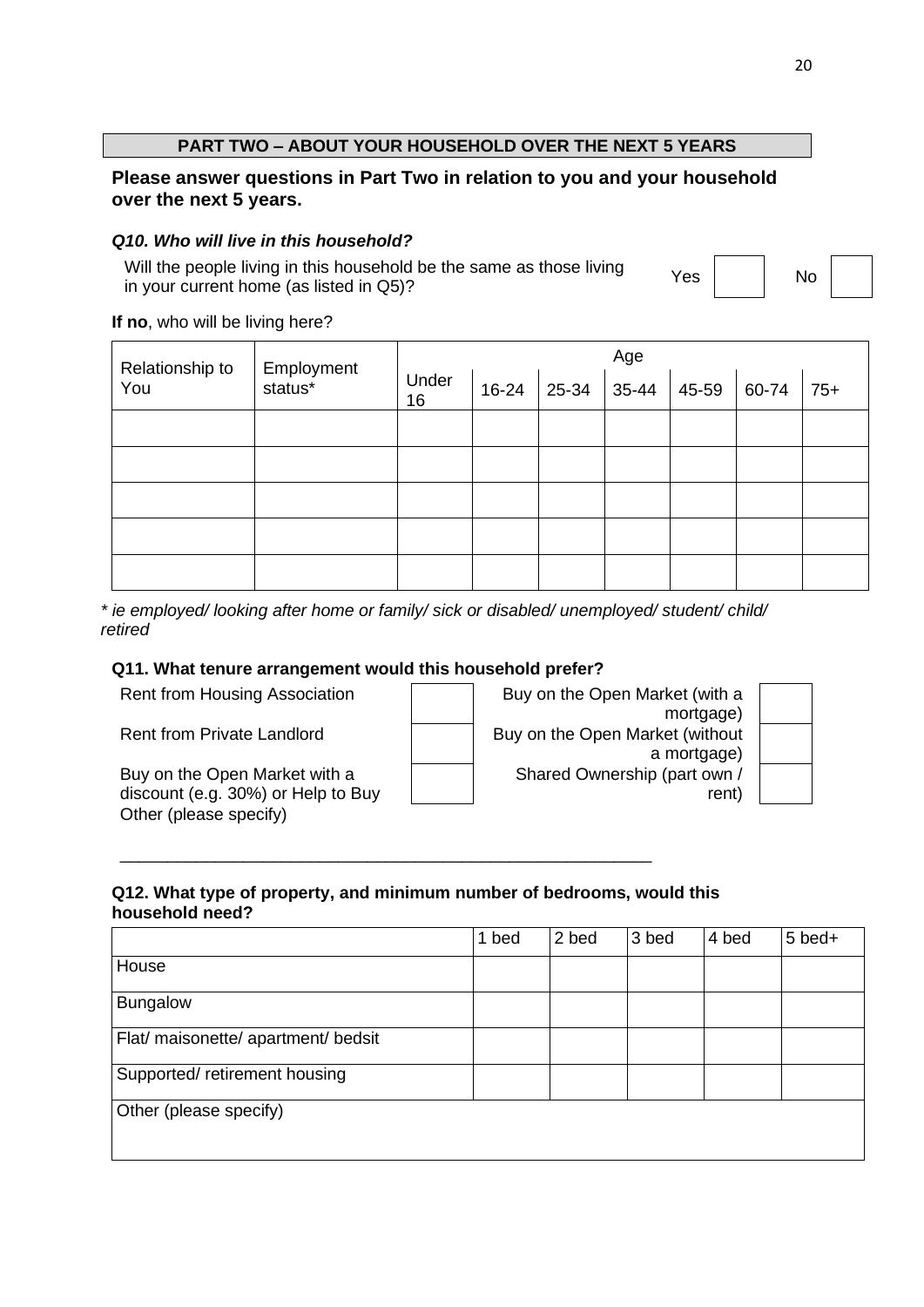| Q13. Does any member of your household have specific          |     |    |
|---------------------------------------------------------------|-----|----|
| health, accessibility or other needs which require a specific | Yes | No |
| type of accommodation?                                        |     |    |

#### **Q14. Are you registered on the Northumberland Homefinder register?**

\_\_\_\_\_\_\_\_\_\_\_\_\_\_\_\_\_\_\_\_\_\_\_\_\_\_\_\_\_\_\_\_\_\_\_\_\_\_\_\_\_\_\_\_\_\_\_\_\_\_\_\_\_\_\_\_\_\_\_\_\_\_

| Yes                        | No                                                                              |         | Haven't applied |  |
|----------------------------|---------------------------------------------------------------------------------|---------|-----------------|--|
|                            | If yes, what priority banding have you been allocated?                          |         |                 |  |
| Band1                      | Band 2                                                                          | Band 2R | Band 3          |  |
| during the last 12 months? | If yes, in which settlements have you bid for a home advertised on the register |         |                 |  |

#### **Q15. About Your Household's Financial Position:**

If yes, please describe these needs

If this survey demonstrates that there are local housing needs within Haydon Parish, we may wish to encourage some local housing development. It would then be essential to understand how much local people can afford to pay for new homes. We are therefore asking for a little information about your household's financial situation. **This information will be treated in the strictest confidence**.

Please seal your questionnaire in the envelope provided. The envelopes will be opened by CAN staff and no local people will see this information. No names or addresses are included within the form. All data collected will be collated and anonymised in the final report. Your personal information will not be shared with any other individual or organisation without your express permission. It will be destroyed as soon as the questionnaires have been analysed.

#### **15a. What will this household's combined annual income be (before tax)? (Please circle one)**

| Jnder   | £10,000- | £15,000- | £20,000- | £25,000- | £30,000- | £40,000- | £60,000 |
|---------|----------|----------|----------|----------|----------|----------|---------|
| £10,000 | £14,999  | £19,999  | £24,999  | £29,999  | £39,999  | £59,999  | or over |

#### **15b. How much could this household afford to pay for housing each month? (Please circle one)**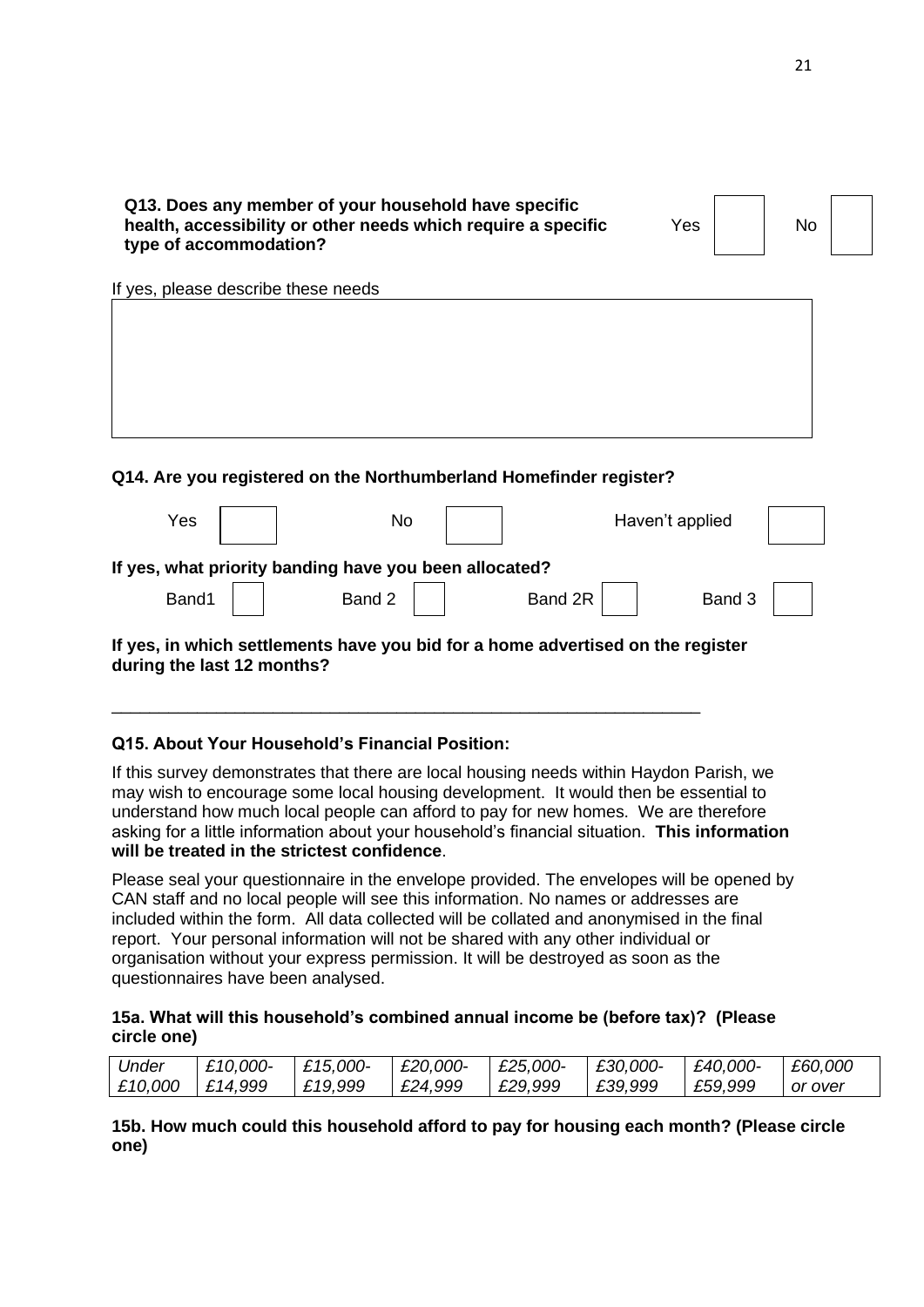| Under £300 | £399<br>£300 | £400 - £499 | - £599<br>£500 | £600 or over |
|------------|--------------|-------------|----------------|--------------|
|            |              |             |                |              |

**15c. What is the maximum deposit that this household could afford? (Please circle one)**

| <i><b>Jnder</b></i> | £1,000- | £5,000- | £10,000- | £20,000- | £30,000- | £50,000 or |
|---------------------|---------|---------|----------|----------|----------|------------|
| £1,000              | £4,999  | £9,999  | £19,999  | £29,999  | £49,999  | over       |

#### **Q16. Any Other Information / comments**

*If a member of your household is planning to establish a new household in the Haydon Bridge area over the next 5 years (e.g. a son or daughter wish to set up their own home), please complete Part Three. If not, please return your completed survey using the prepaid envelope provided.*

*Thank you for taking the time to complete this questionnaire.*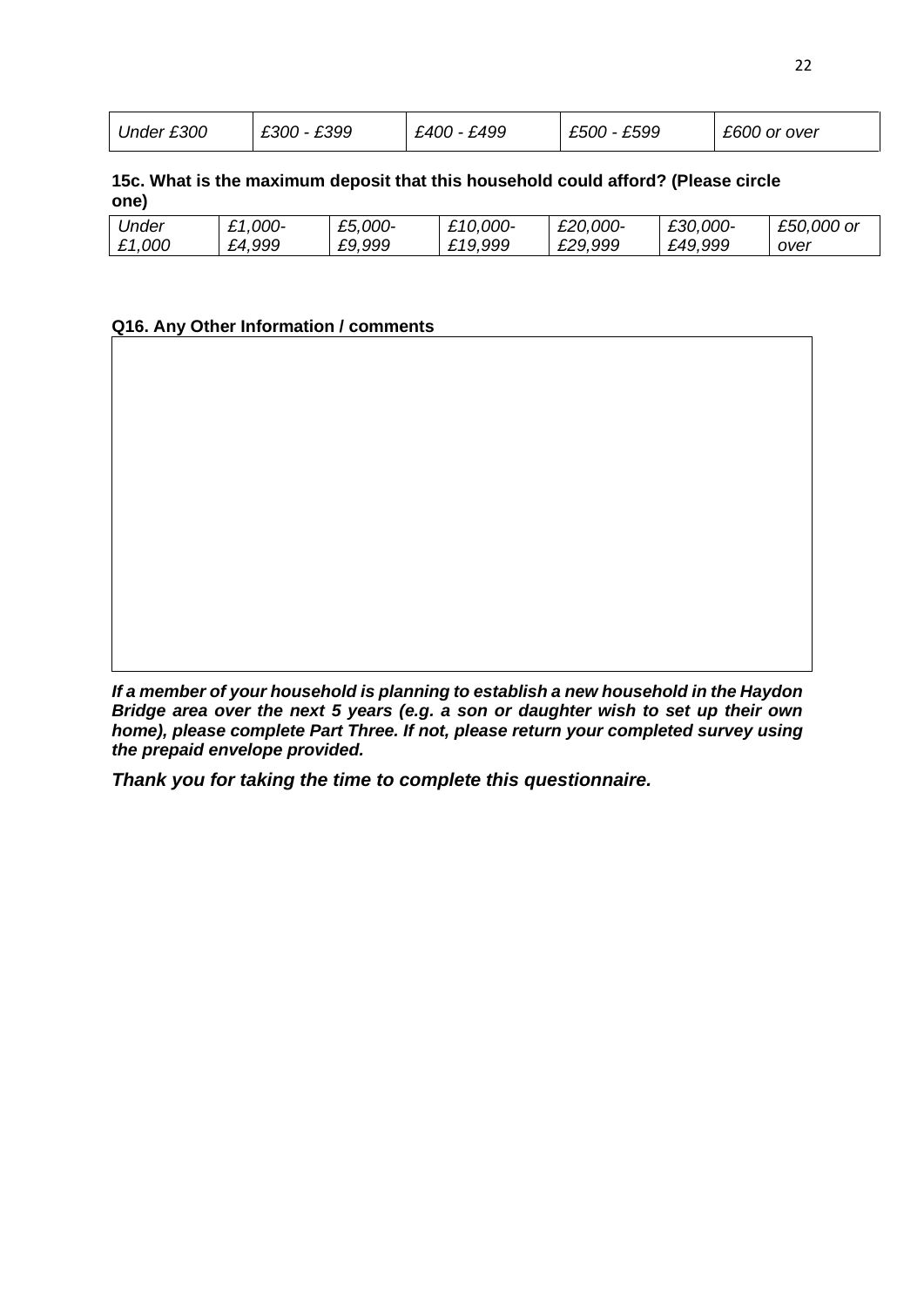#### **PART THREE – ABOUT AN ADDITONAL HOUSEHOLD OVER THE NEXT 5 YEARS**

**Please answer questions in Part Three if a member of your household is planning to establish a new household in the Haydon Bridge area over the next 5 years (e.g. a son or daughter wish to set up their own home).**

#### *Q17. Who will live in this New Household?*

| Relationship to<br>You |                       | Age         |           |                                |  |       |  |  |
|------------------------|-----------------------|-------------|-----------|--------------------------------|--|-------|--|--|
|                        | Employment<br>status* | Under<br>16 | $16 - 24$ | $ 35-44 $ 45-59 60-74<br>25-34 |  | $75+$ |  |  |
|                        |                       |             |           |                                |  |       |  |  |
|                        |                       |             |           |                                |  |       |  |  |
|                        |                       |             |           |                                |  |       |  |  |
|                        |                       |             |           |                                |  |       |  |  |
|                        |                       |             |           |                                |  |       |  |  |

*\* ie employed/ looking after home or family/ sick or disabled/ unemployed/ student/ child/ retired*

#### **Q18. What tenure arrangement would this household prefer?**

Buy on the Open Market with a discount (e.g. 30%) or Help to Buy Other (please specify)

Rent from Housing Association **Buy on Open Market (with a** mortgage) Rent from Private Landlord **Buy on Open Market without a** mortgage) Shared Ownership (part own / rent)

#### **Q19. What type of property, and minimum number of bedrooms, would this household need?**

\_\_\_\_\_\_\_\_\_\_\_\_\_\_\_\_\_\_\_\_\_\_\_\_\_\_\_\_\_\_\_\_\_\_\_\_\_\_\_\_\_\_\_\_\_\_\_\_\_\_\_\_\_\_\_\_

|                                     | 1 bed | 2 bed | 3 bed | 4 bed | $5$ bed+ |
|-------------------------------------|-------|-------|-------|-------|----------|
| House                               |       |       |       |       |          |
| <b>Bungalow</b>                     |       |       |       |       |          |
| Flat/ maisonette/ apartment/ bedsit |       |       |       |       |          |
| Supported/ retirement housing       |       |       |       |       |          |
| Other (please specify)              |       |       |       |       |          |
|                                     |       |       |       |       |          |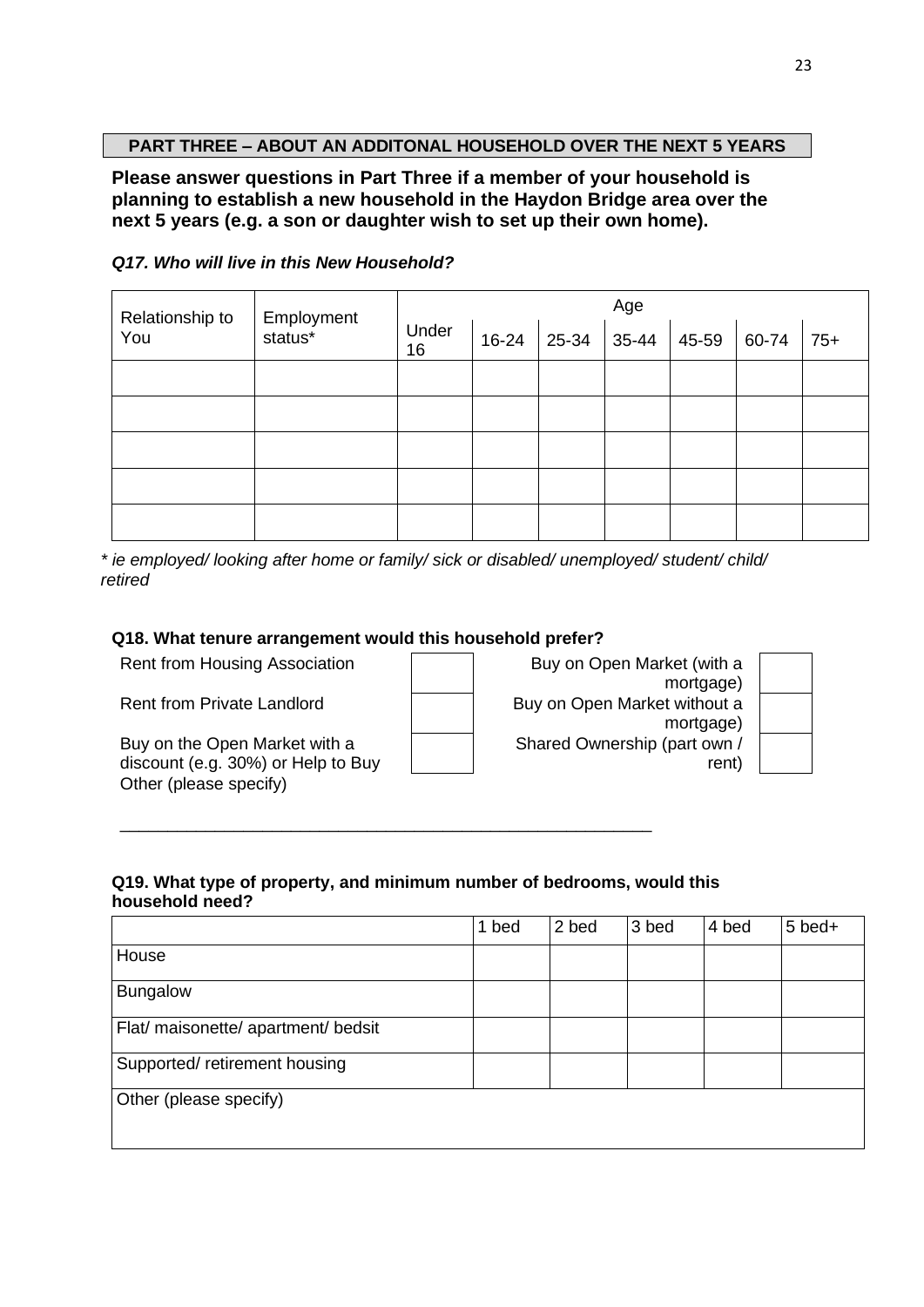**Q20. Does any member of this household have specific health, accessibility or other needs which require a specific type of accommodation?**

Yes No

If yes, please describe these needs

**Q21. Is any member of this household registered on the Northumberland Homefinder register?**

| Yes                                                                                                            |  | No                                                       |  |         |  | Haven't applied |  |
|----------------------------------------------------------------------------------------------------------------|--|----------------------------------------------------------|--|---------|--|-----------------|--|
|                                                                                                                |  | If yes - what priority banding have they been allocated? |  |         |  |                 |  |
| Band1                                                                                                          |  | Band 2 $\vert$                                           |  | Band 2R |  | Band 3          |  |
| If yes, in which settlements have they bid for a home advertised on the register<br>during the last 12 months? |  |                                                          |  |         |  |                 |  |

#### **Q22. About Your Household's Financial Position:**

If this survey demonstrates that there are local housing needs within Haydon Parish, we may wish to encourage some local housing development. It would then be essential to understand how much local people can afford to pay for new homes. We are therefore asking for a little information about the household's financial situation. **This information will be treated in the strictest confidence**.

\_\_\_\_\_\_\_\_\_\_\_\_\_\_\_\_\_\_\_\_\_\_\_\_\_\_\_\_\_\_\_\_\_\_\_\_\_\_\_\_\_\_\_\_\_\_\_\_\_\_\_\_\_\_\_\_\_\_\_\_\_\_

Please seal your questionnaire in the envelope provided. The envelopes will be opened by CAN staff and no local people will see this information. No names or addresses are included within the form. All data collected will be collated and anonymised in the final report. Your personal information will not be shared with any other individual or organisation without your express permission. It will be destroyed as soon as the questionnaires have been analysed.

#### **22a. What will this household's combined annual income be (before tax)? (Please circle one)**

| Under              | £10,000- | £15,000- | $E20,000$ - | £25,000- | £30,000- | £40,000- | £60,000 |
|--------------------|----------|----------|-------------|----------|----------|----------|---------|
| $\mathsf{E}10,000$ | £14,999  | E19.999  | £24,999     | £29,999  | £39,999  | £59,999  | or over |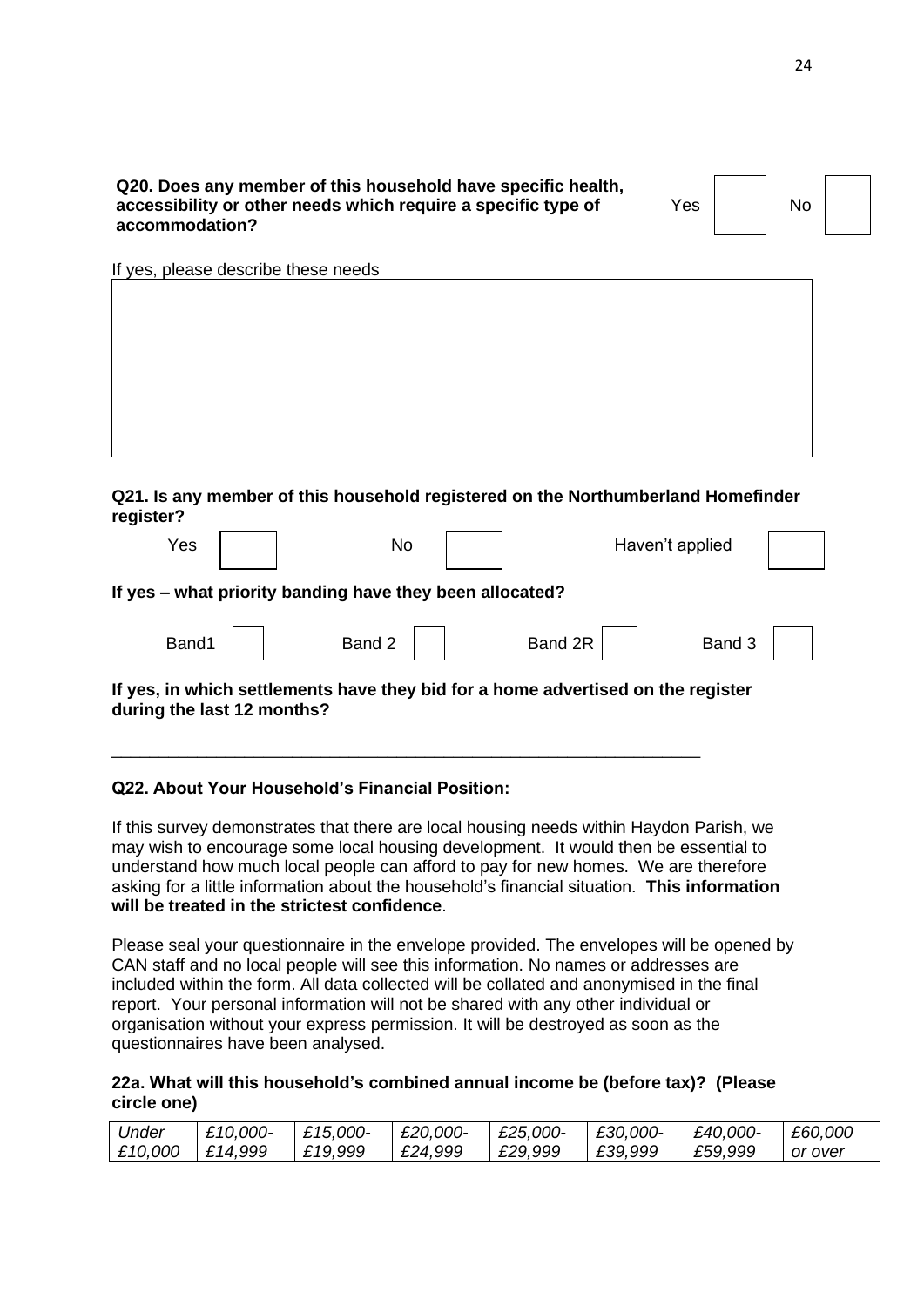**22b. How much could this household afford to pay for housing each month? (Please circle one)**

| Under £300 | £300 - £399 | £499<br>£400 - | - £599<br>£500 | £600 or over |
|------------|-------------|----------------|----------------|--------------|
|            |             |                |                |              |

**22c. What is the maximum deposit that this household could afford? (Please circle one)**

| Jnder  | £1,000- | £5,000- | £10,000- | £20,000- | £30,000- | £50,000 or |
|--------|---------|---------|----------|----------|----------|------------|
| £1,000 | £4,999  | £9,999  | £19,999  | £29,999  | £49,999  | over       |

#### **Q23. Any Other Information / comments**

*Please return your completed survey using the prepaid envelope provided. Thank you for taking the time to complete this questionnaire.*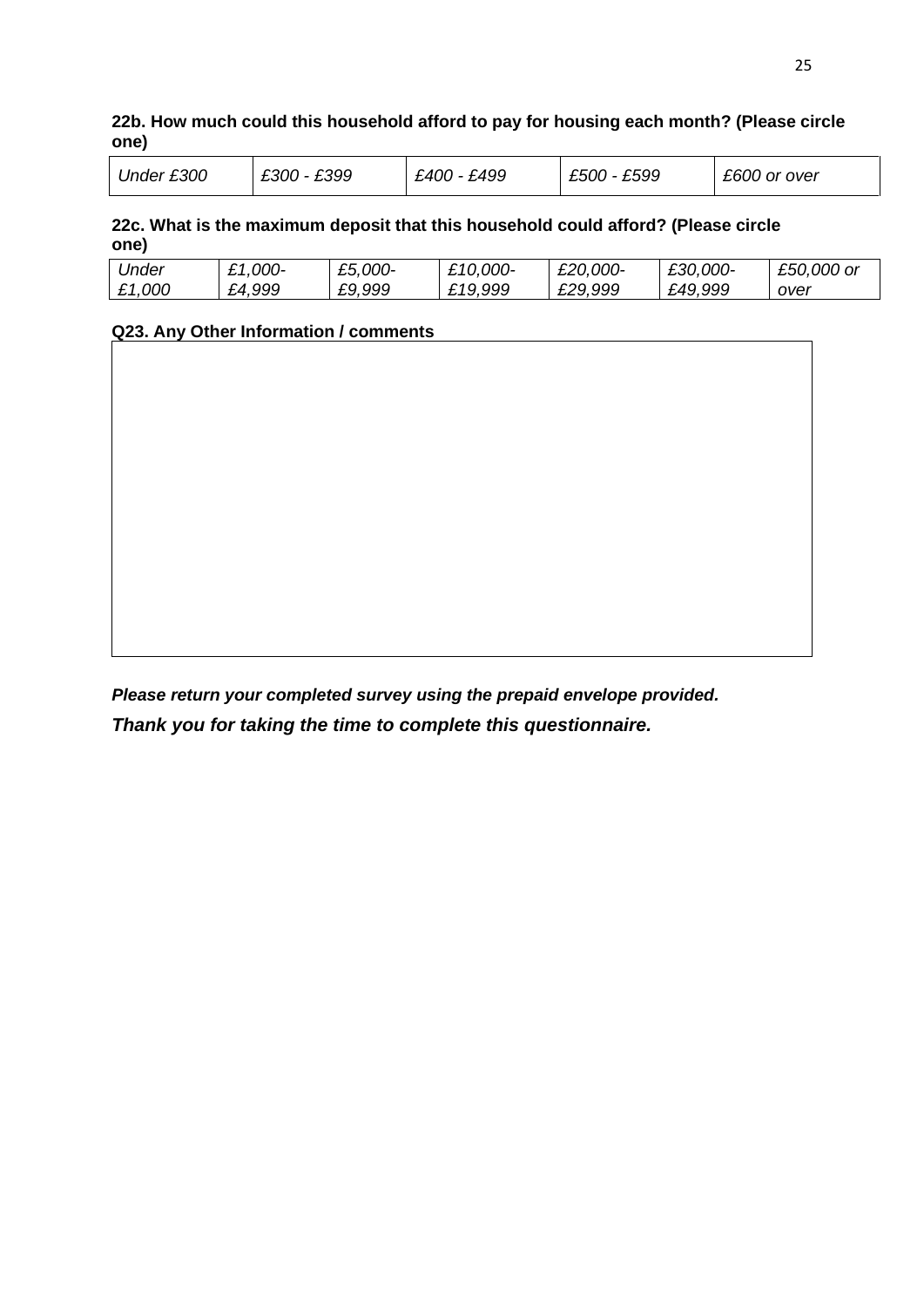*Appendix Two: Parish Council covering letter*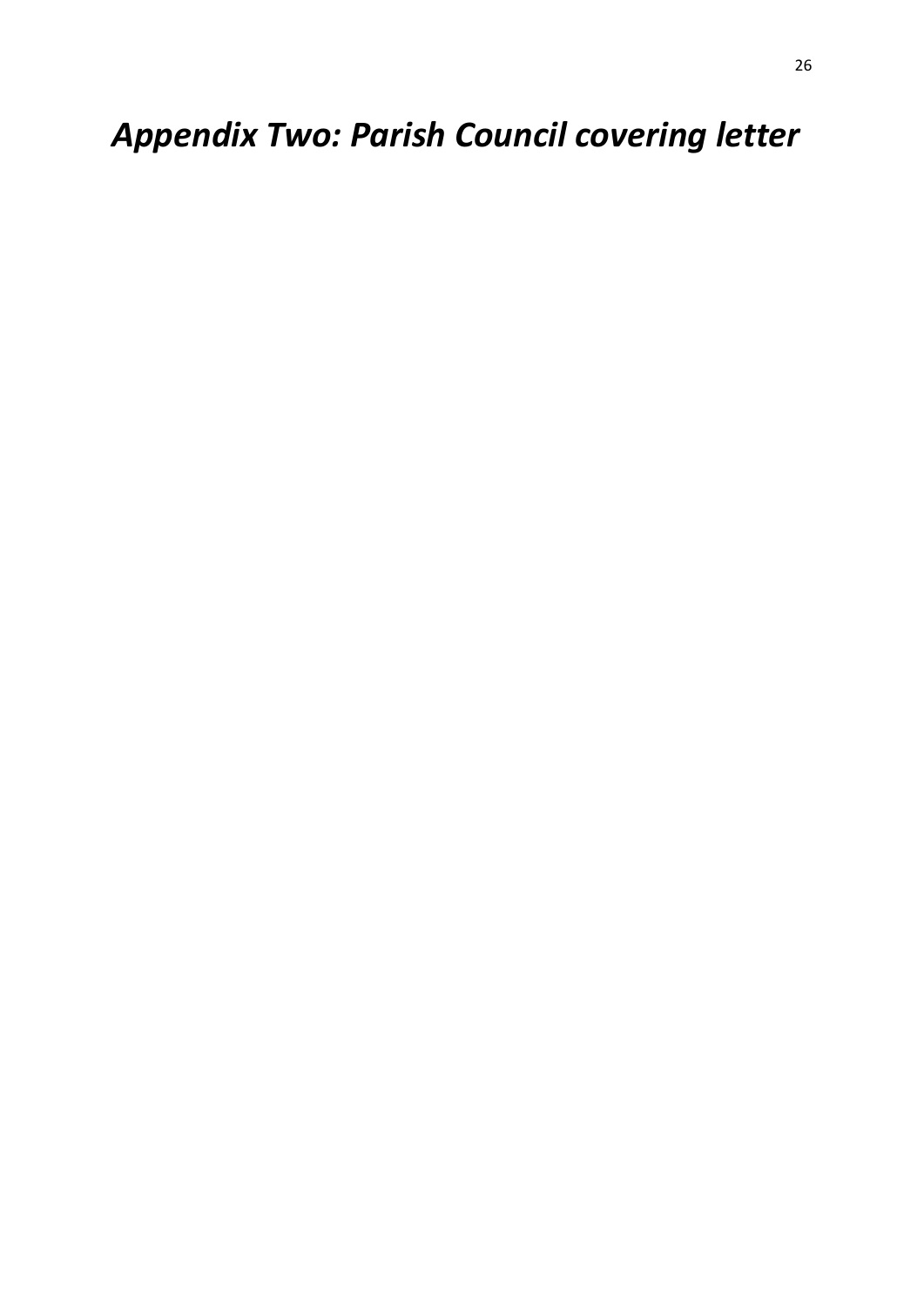

# **Haydon Parish Council**

**HOUSING NEEDS SURVEY** 

# **URGENT: THIS IS YOUR VILLAGE**

## **Even if no one in your household has a housing need, WE WANT TO KNOW YOUR VIEWS**

Dear Resident

The Parish Council is developing a Neighbourhood Plan (NP), which once approved by the community and the County Council will become a formal part of planning policy for our Parish in Northumberland.

When the NP becomes a legal document it will be used to make decisions on planning applications, and anyone wishing to build houses in the Parish will be expected to take account of it. That is why it is so important to make sure we reflect YOUR needs and views.

We are carrying out a Housing Needs survey. We need up to date local information from **YOU**, about how much affordable and other housing is needed across the whole Parish (a boundary map is included). This includes outlying areas such as Langley and Chesterwood. The survey will help us understand the housing needs of local people, and what type and tenure of housing local people want.

Housing is one of the main priorities identified by local residents, including:

- The overall level of development we should have in the future
- The need for more affordable housing for residents living in the Parish or others with a local connection wishing to move back here
- The specific housing needs of particular population groups e.g.: